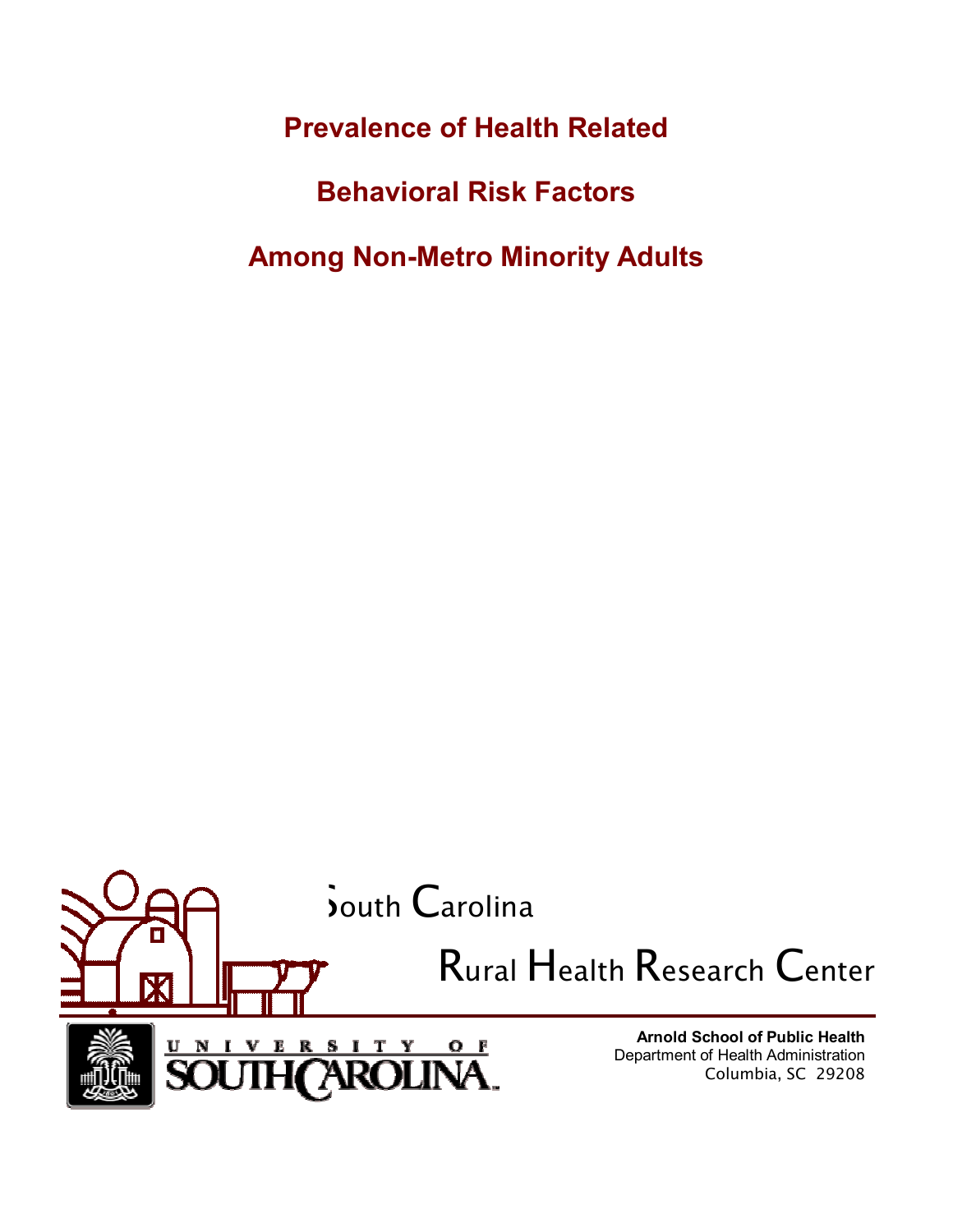# **Prevalence of Health Related Behavioral Risk Factors Among Non-Metro Minority Adults**

Authors:

P. Daniel Patterson, MPH Charity G. Moore, PhD Janice C. Probst, PhD Michael E. Samuels, DrPH

August 2003

Funding acknowledgment:

This report was prepared under Grant No. 6 U1C RH 00045-01 with the Federal Office of Rural Health Policy, Health Resources and Services Administration.



Joan Van Nostrand, DPA, Project Officer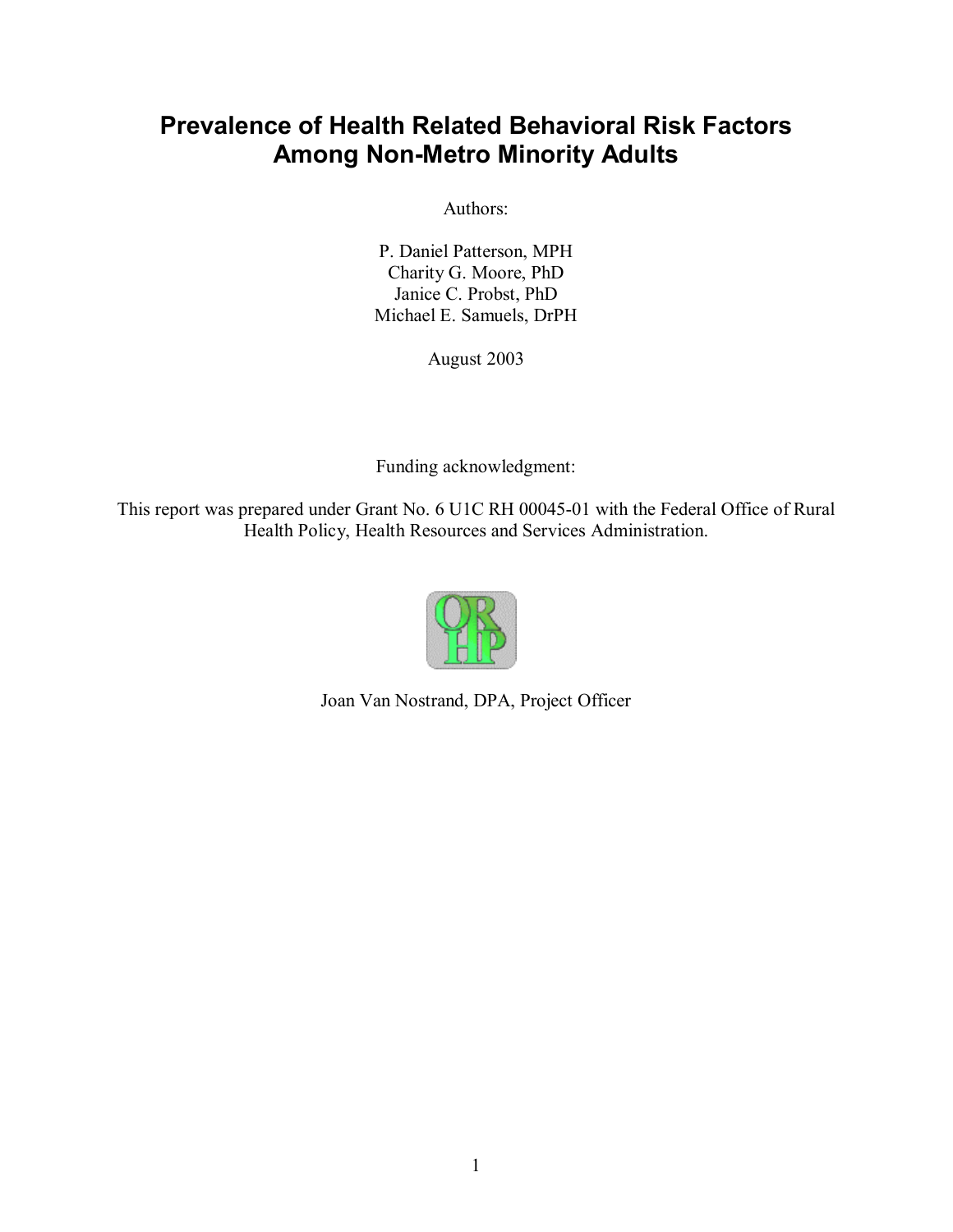# **Executive Summary**

Educational, clinical and legal interventions aimed at reducing high-risk behaviors may be failing to reach non-metro populations.

## *Tobacco use*

- For all racial / ethnicity groups except African Americans, non-metro rates of current smoking exceed urban rates. In rural areas, the majority of persons of "other" race are American Indians. Nearly a third of rural adult "others"  $(31\%)$  smoke, followed by 27% of rural whites and 23% of rural Hispanics and African Americans.
- Smokeless tobacco use (snuff and chewing tobacco) is a rural behavior; urban rates of use are extremely low. Within rural populations, smokeless tobacco use is most common among persons of "other" races, particularly American Indians. Snuff and chewing tobacco are used by  $8\%$  and  $6\%$ , respectively, of rural adult "others," followed by 4% (snuff) and 3% (chewing tobaccos) among whites, and less than two percent of Hispanics and African Americans.

## *Seat Belts*

• Across all racial / ethnicity groups, both front seat and back seat restraint use is lower among rural than among urban populations. Rates of reported seat belt use are lowest among rural adult "others" and African Americans, and highest among rural Hispanics.

## *Heavy Drinking*

Reported heavy drinking was highest among non-metro Hispanics and non-metro adult "others," at 14% of respondents. In these populations, rural rates of heavy drinking were markedly higher than among urban residents. Among African Americans and whites, rural and urban rates of heavy drinking were similar.

Coordinated educational, clinical, and enforcement approaches are needed to reduce high-risk behaviors in non-metro populations. All of these activities fall into the framework of community and clinic based preventive and intervention activities. Two excellent sourcebooks are available and programs based on these materials should be fostered in non-metro areas:

- ï At the clinical level, the guidelines contained in *Put Prevention into Practice*, the Guide to Clinical Preventive Services developed by the US Preventive Services Task Force, should be widely promoted. These guidelines include recommended screening and counseling regarding tobacco and alcohol use and use of occupant restraints when driving or riding in a vehicle.
- ï At the community level, the *Guide to Community Preventive Services* developed by the Centers for Disease Control and Prevention should be promoted. Community level intervention strategies for reducing alcohol and tobacco use and increasing the use of occupant restraints are outlined in this document.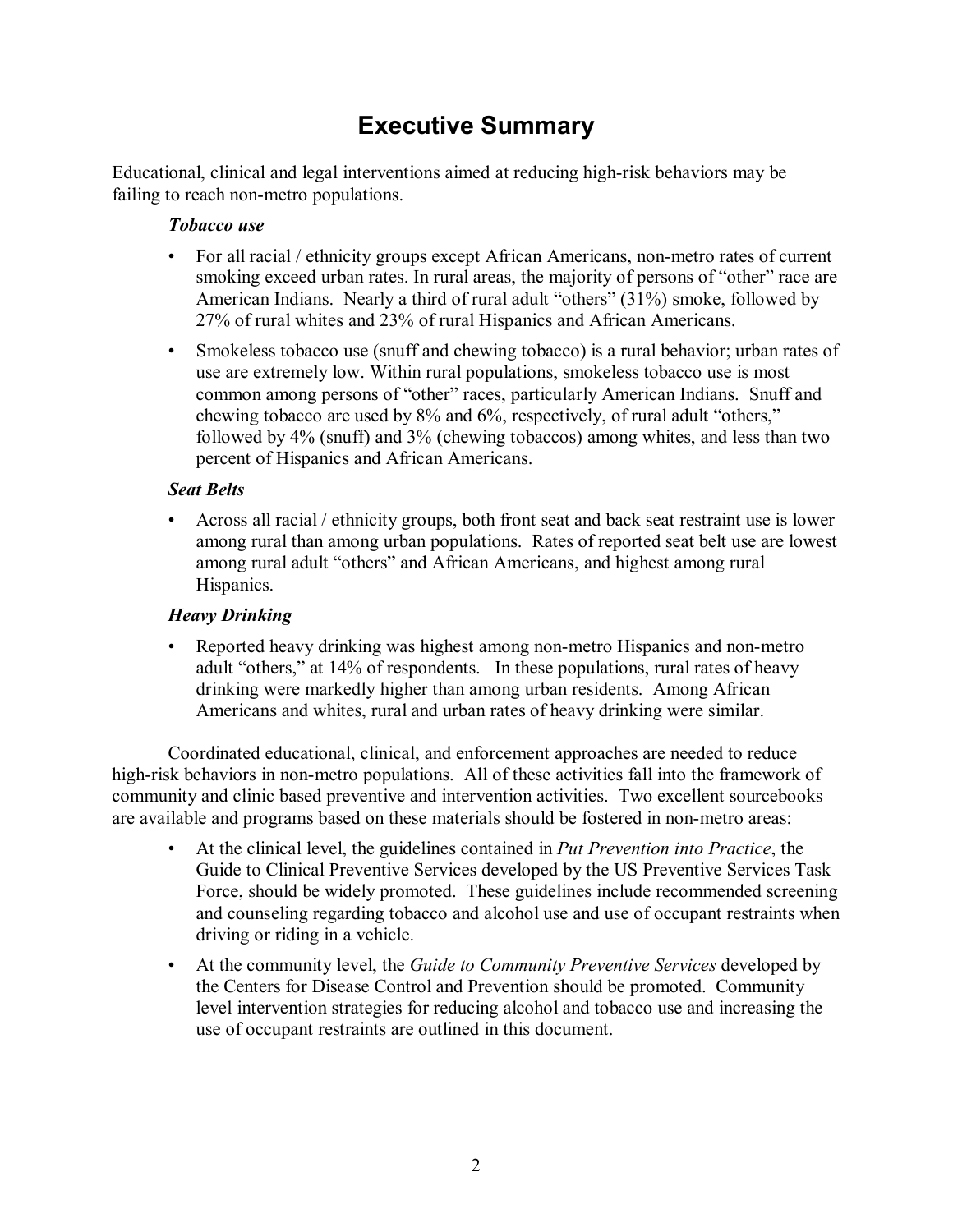To promote healthy lifestyles among non-metro adults, particularly minority adults, the Secretary of the Department of Health and Human Services should adopt the following strategies:

- Provide incentives all non-metro federal Community Health Centers (CHCs) to development and implement clinical and community based interventions to reduce high-risk behaviors.
- Promote linkages among rural communities, rural law enforcement, and rural health care providers to enhance compliance with alcohol, tobacco and seat belt laws.
- Review funding for research and demonstration projects aimed at reducing high-risk behaviors to ensure that appropriate attention is given to the development of effective interventions for rural, minority populations.

Additional research into the correlates of high-risk behavior among rural, minority populations is needed. Policy makers and clinicians need a deeper understanding of the roots of high-risk behaviors and of strategies that can be used to prevent, detect and intervene. Understanding will not be developed without research that develops hypotheses and tests interventions within rural minority populations. Specific examples of areas deserving further research include:

- Smoking and smokeless tobacco: Possible sources for rural urban disparities include less prevention education in rural schools, less enforcement of age restrictions on the purchase of tobacco products, fewer public health resources devoted to prevention and cessation in rural areas, fewer community resources, both institutional and through self-help groups, for smoking cessation in rural areas, and less preventive guidance and counseling by rural health care providers.
- Seat belt use: Possible research topics pertaining to seat belt use include both infrastructure and personal characteristics. At the infrastructure level, enforcement of seat belt laws may be lower in rural areas. In addition, driver education programs may not be available through rural schools or may not have sufficient resources to provide services for all rural youth. School-based driver education programs may miss minority youth. Rural health care practitioners may lack the time to screen for safety-related activities and may fail to provide appropriate counseling. At the personal level, factors such as perception of risk, both risk of crash and risk of enforcement, may differ between rural and urban populations. Cooperative research by the CDC and the National Highway Transportation Safety Administration would be particularly valuable.
- Alcohol use: Excessive rates of inappropriate use of alcohol among non-metro Hispanics and adult "others" may have the same mix of community and personal causes as other high-risk behaviors. Rural enforcement of age restrictions on alcohol purchase and possession may be lower than in urban areas, allowing development of inappropriate drinking patterns. Similarly, rural enforcement of driving while intoxicated laws may be lower. Rural practitioners may have less time to screen for high-risk alcohol consumption and fewer community resources to which to refer identified patients. Further research is needed to identify prevention, detection and intervention activities that are effective among rural, minority populations.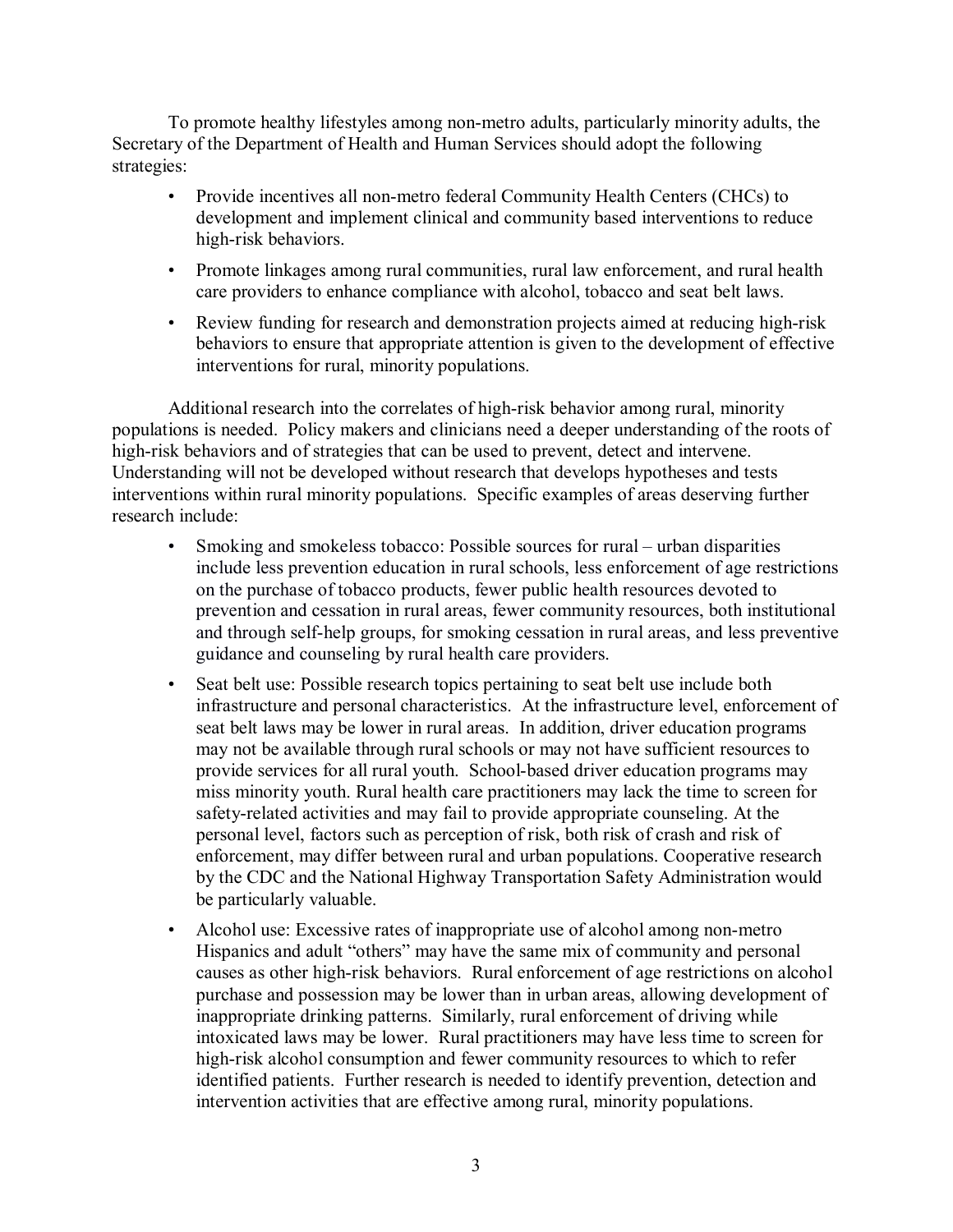# Chapter One

# **Tobacco Use**

## **Smoking**

*For all groups except African Americans, non-metro rates of current smoking exceed urban rates. Educational interventions may be failing to reach non-metro populations,*  particularly Hispanics and adult "others," principally American Indian.



Just under a quarter of all adults in the US (24.2%, or 47.3 million persons) were current smokers in 1998. This is a promising decrease from the 25.5% (*an estimated 48 million persons*) who were current smokers from 1993-1994 (*"Cigarette Smoking Among Adults," 1996*). Of those persons who classified themselves as current smokers, nearly all smoke every day (19.9%, or 38.8 million persons), while a minority report smoking "some" days in a week  $(4.3\%$ , or 8.3 million persons; Table 1B).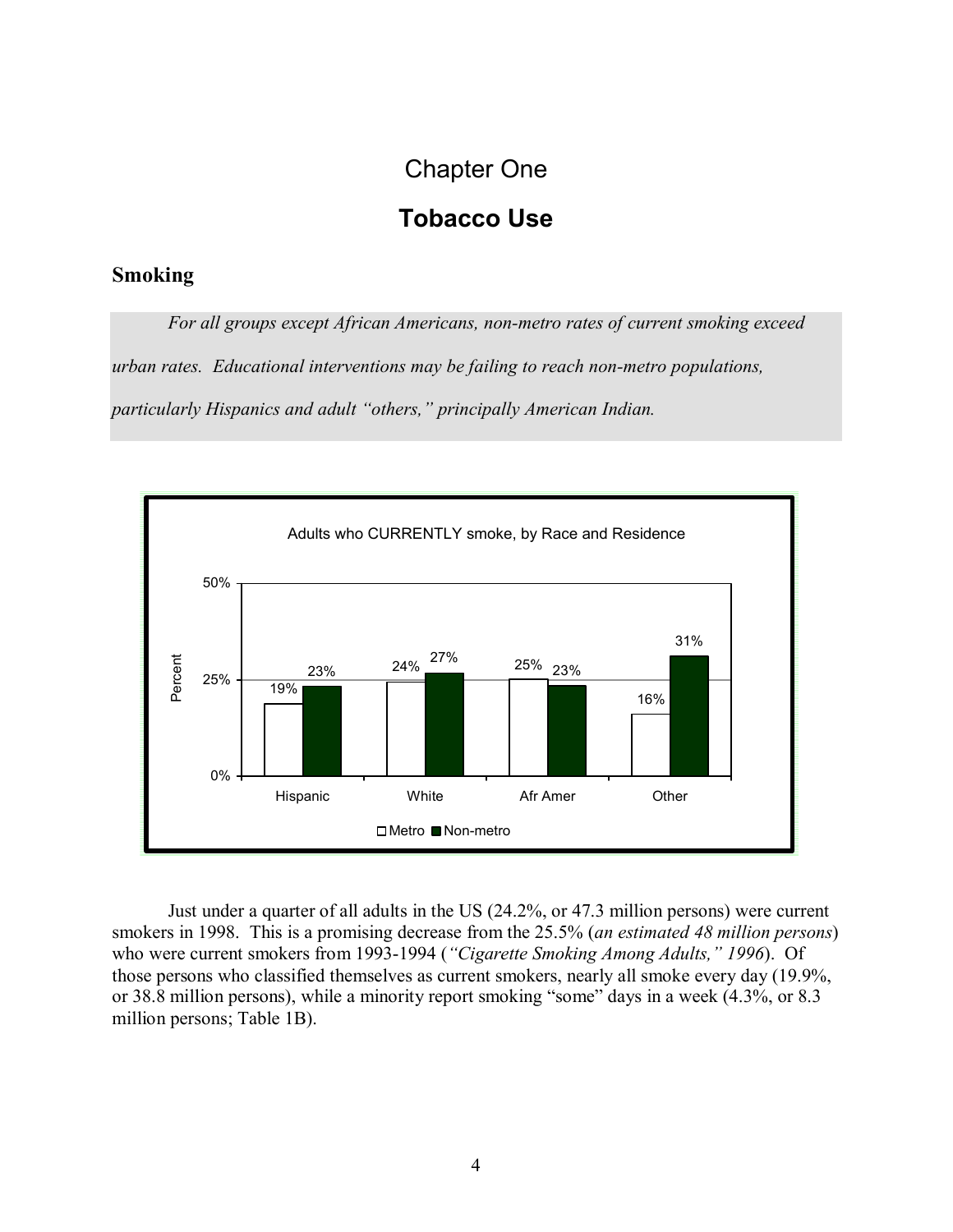## *Smoking Among African Americans*

Nearly one in every four adult African Americans (24.8%, or 5.4 million persons) currently smokes. Smoking is more common among metropolitan African Americans than nonmetro African Americans (25% metropolitan, versus 23.4% non-metro; Table 1B).

## *Smoking Among Hispanics*

About one in five Hispanic adults (19.1%, or 3.8 million persons) currently smoke. Rates of smoking are higher among non-metro Hispanics (23.3%) than among urban Hispanics (18.7%; Table 1B).

## *Smoking Among Persons of "Other" Races*<sup>1</sup>

Fewer than  $18\%$  (17.8%) of all adult "others" currently smoke. Rural / urban disparities are marked:  $31.1\%$  of non-metro adult "others" currently smoke, versus  $16\%$  among metropolitan residents (Table 1B).

## *Smoking Among Whites*

 $\overline{a}$ 

One-quarter of all adult whites (25% or 36.7 million persons; Table 1B) currently smoke. The percentage of adult whites that currently smoke is largest when compared to all other racial groups, but only slightly (see table 1B). A larger percentage of non-metro adult whites currently smoke compared to metropolitan adult whites (non-metro  $= 26.7\%$ , versus metropolitan 24.4%; Table 1B).

<sup>&</sup>lt;sup>1</sup> See Appendix A for a detailed description of the categories defined as "Other" race.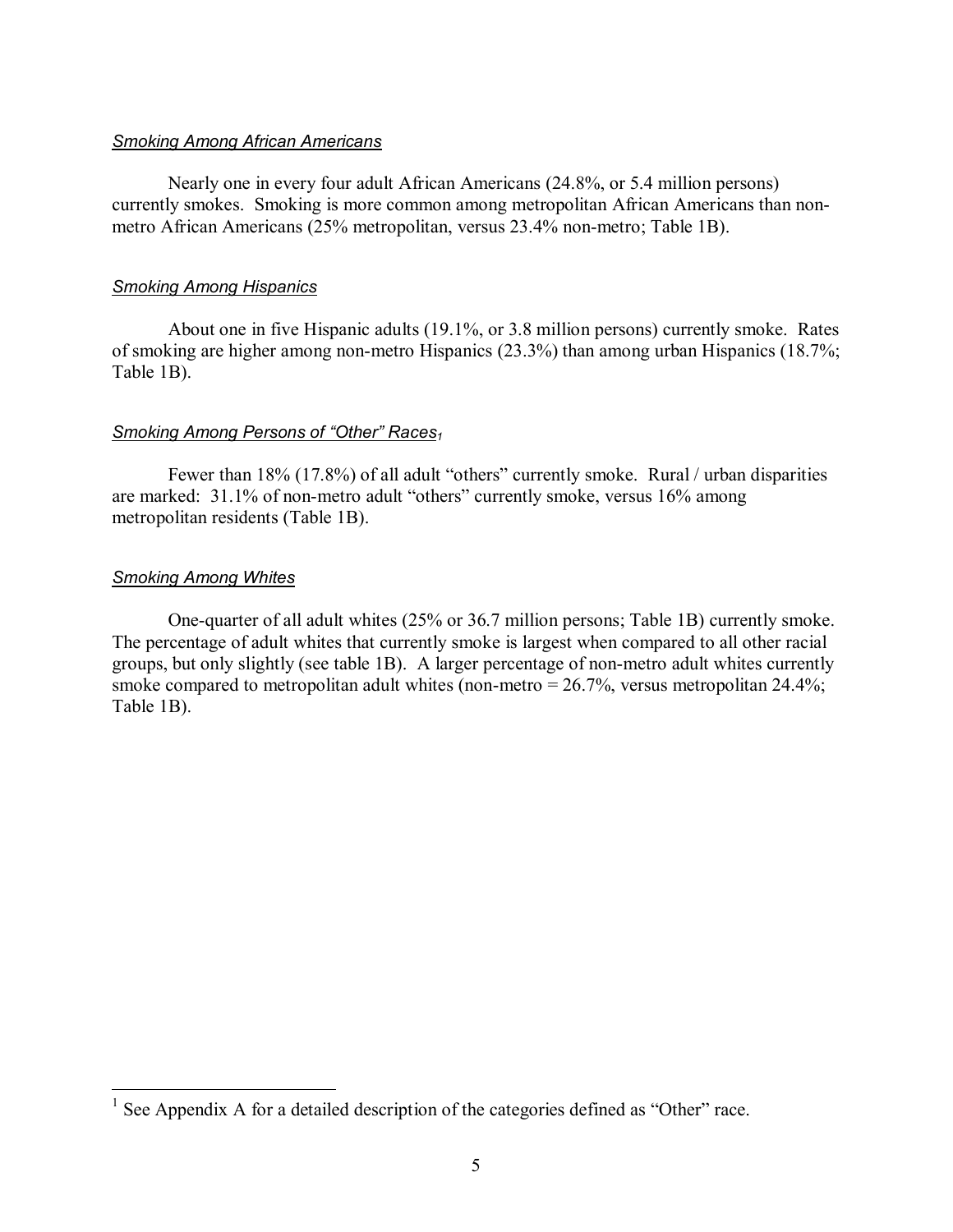## **Smokeless Tobacco**

*Smokeless tobacco use is a rural behavior, most common among adult "others,"* 

*particularly American Indians. Educational campaigns need to target rural audiences.* 





Smokeless tobacco use, as the graphs above illustrate, is a rural behavior. Earlier research found that use was associated with American Indian decent, residing in the South, low socio-economic status, and rural residence ("Use of Smokeless Tobacco Among Adults," 1993). According to the CDC, the prevalence of smokeless tobacco use is highest among males in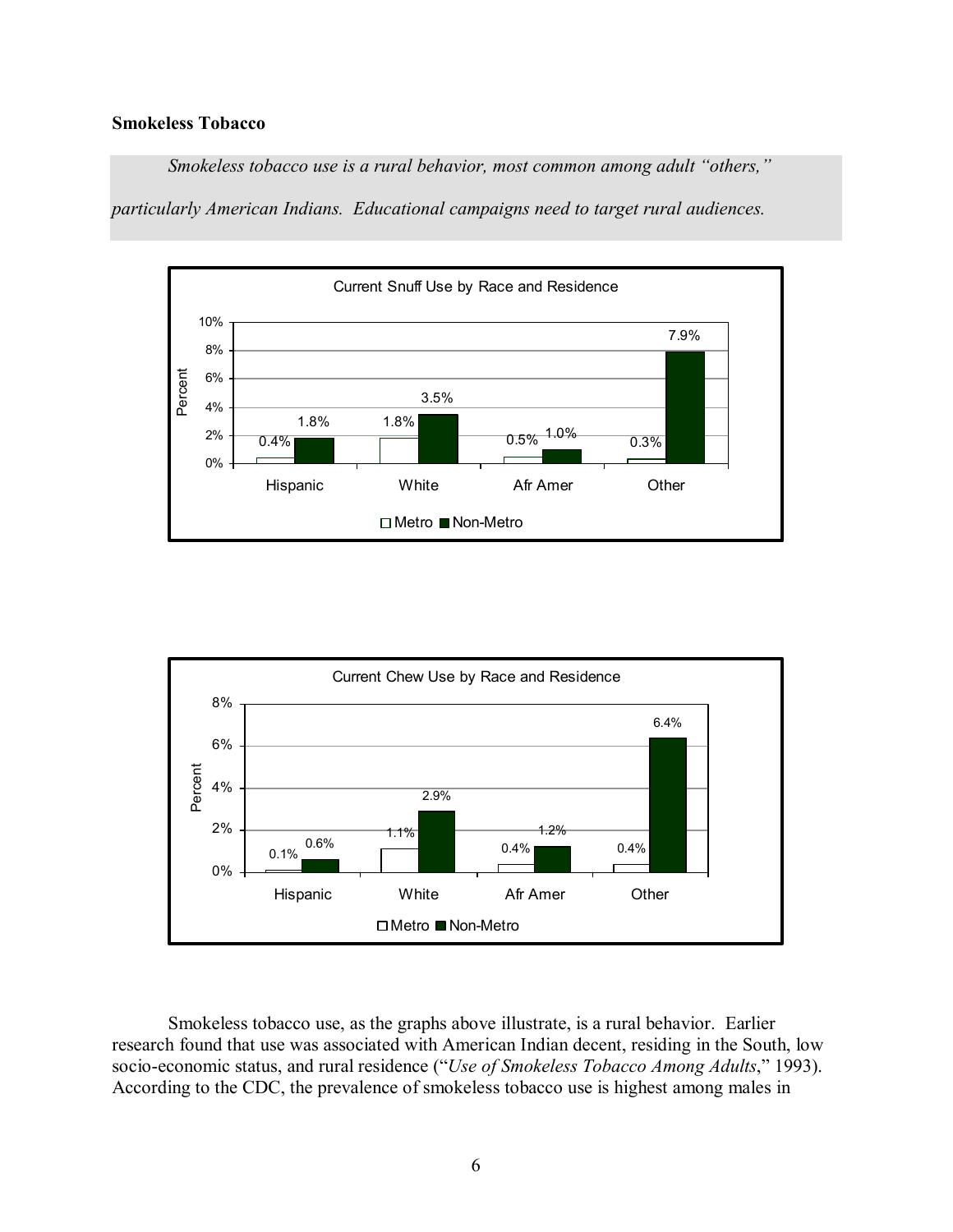predominantly rural states: Mississippi (11.1%), Montana (11.9%), Wyoming (13.5%), and West Virginia (15.6%) ("*Current Smokeless Tobacco Use*," 2000).

### *Smokeless Tobacco Among African Americans*

Nearly 2% of African American adults (1.9%) have tried snuff tobacco.<sup>2</sup> A larger percentage of non-metro African American adults have tried snuff tobacco (non-metro = 3.1%; metro  $= 1.7\%$ ; Table 2A). About half of persons who tried snuff tobacco continue to use it. Fewer than 1% of all adult African Americans reported currently using snuff (0.6%). Like previous use, current use was more common in non-metro areas (non-metro = 1%; metropolitan  $= 0.5\%$ ; Table 2C).

A somewhat larger percentage of African American adults (2.6%) have tried chewing tobacco. A history of chewing tobacco use is more common among non-metro African American adults (non-metro =  $3.4\%$ , metro =  $2.5\%$ ; Tables 2B). Less than 1% of all adult African Americans report current use of chewing tobacco (0.5%). Similar to snuff, current use of chewing tobacco is more common in rural African Americans (non-metro = 1.2%, metropolitan =  $0.4\%$ ; Table 2D).

### *Smokeless Tobacco Among Hispanics*

Nearly 2% of Hispanic adults report having tried snuff (1.9%). A higher percentage of non-metro adult Hispanics have tried snuff than metropolitan adult Hispanics (non-metro = 3%, metro =  $1.8\%$ ; Table 2A). Less than 1% of all adult Hispanics report currently using snuff smokeless tobacco (0.5%). Current use is more common among non-metro adult Hispanics (non-metro =  $1.8\%$ ; metro =  $0.4\%$ ; Table 2C).

The proportion of Hispanics who have tried chewing tobacco parallels use of snuff tobacco (1.9%). A larger percentage of non-metro Hispanic adults have tried chewing tobacco (non-metro  $= 3.4\%$ , metro  $= 1.8\%$ ; Table 2B). Current chewing tobacco use was uncommon, reported by less than 1% of all adult Hispanics (0.2%). Rates of use were higher among nonmetro adults (0.6%) than among metropolitan residents (0.1%; Table 2D).

## *Smokeless Tobacco Among Persons of "Other" Races*

Just over 3% of adult "others" have tried snuff  $(3.3\%)$ . Trial use of snuff was strikingly more common among non-metro adult "others" than among urban residents (non-metro  $= 16.1\%$ , metro =  $1.3\%$ ; Table 2A). Fewer than 2% of all adult "others" report currently using snuff  $(1.3\%)$ . Current snuff use among adult "others" is overwhelmingly a rural problem (non-metro = 7.9%; metro =  $0.3\%$ ; Table 2C).

Fewer than  $3\%$  of adult "others" have tried chewing tobacco (2.9%). Like snuff, a history of chewing tobacco use was more common among non-metro than metropolitan adult

<sup>&</sup>lt;sup>2</sup> "Tried" is defined as having used a product 20 or more times during a lifetime.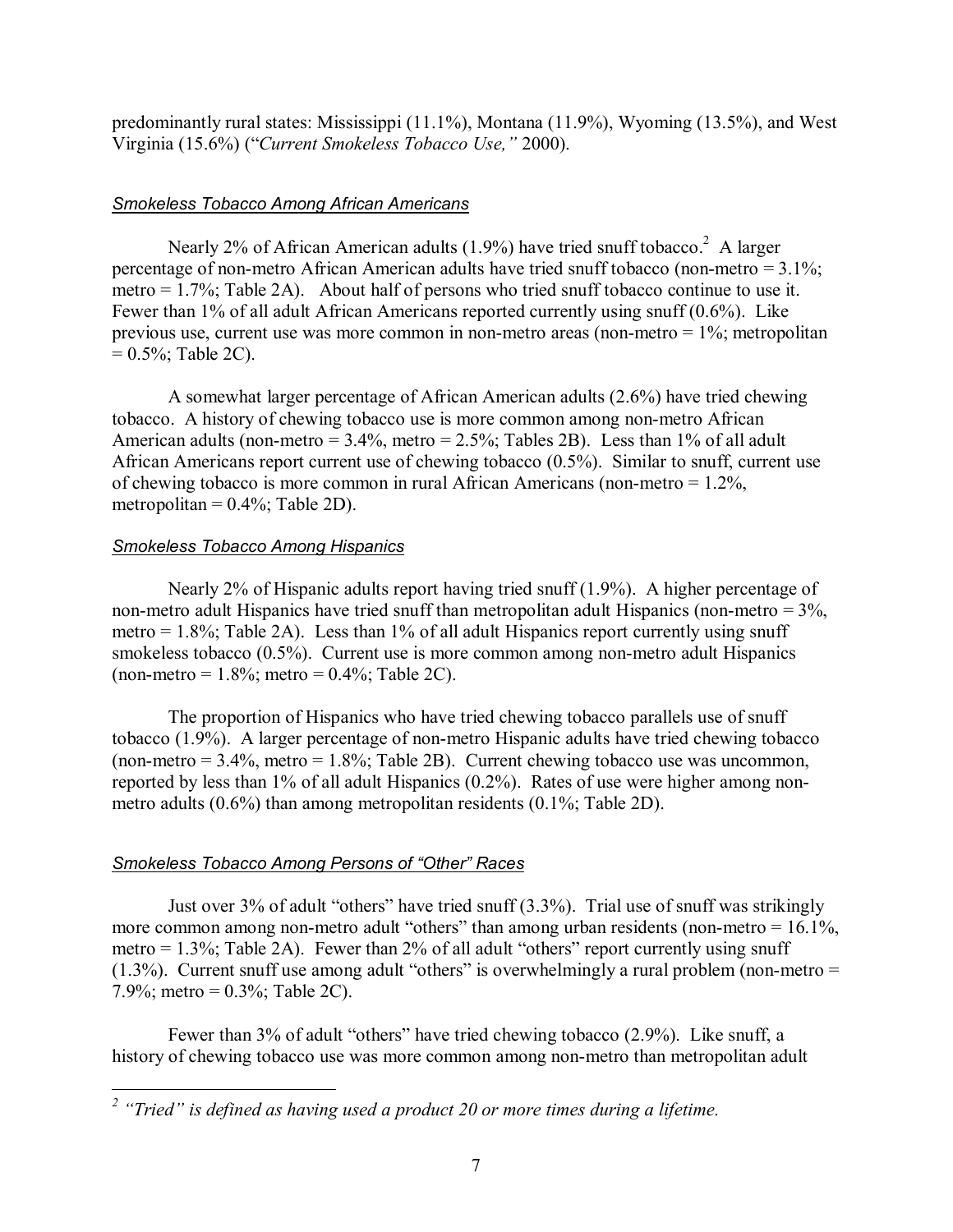"others" (non-metro = 13.1%, metro = 1.3%; Table 2B). Current chewing tobacco use among adult "others," as was the case with snuff, is largely rural (non-metro =  $6.4\%$ ; metropolitan = 0.4%; Table 2D).

#### *Smokeless Tobacco Use Among Whites*

Six percent of all white adults have tried snuff tobacco (6%). A history of use was more common among non-metro than among urban adults (non-metro =  $8.6\%$ , metro =  $5.1\%$ ; Table 2A). Just over 2% of adult whites report current use of snuff (2.2%). As was the case among minority racial / ethnic groups, current use of snuff among whites was more common among rural than urban residents (non-metro =  $3.5\%$ , metro =  $1.8\%$ ; Table 2C).

The proportion of white adults who have tried chewing tobacco is similar to that for snuff  $(6.3\%)$ . A larger percentage of non-metro white adults have tried chewing tobacco (non-metro = 9.5%, metro = 5.3%; Table 2B). Fewer than 2% of all adult whites currently use of chewing tobacco (1.5%). Again, use was more common in non-metro areas (non-metro =  $2.9\%$ , metropolitan =  $1.1\%$ ; Tables 2D).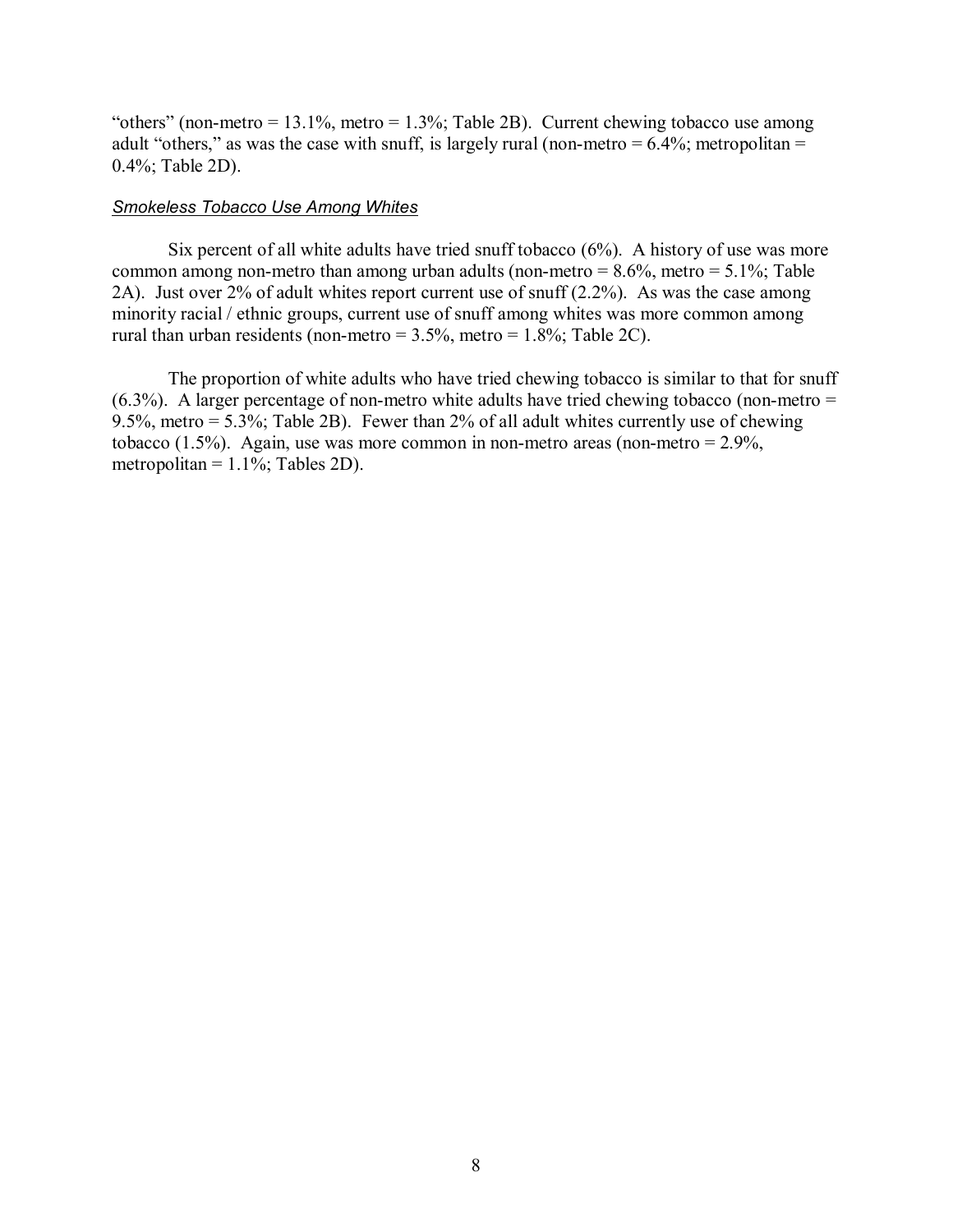# Chapter Two

# **Seat Belt Use**

*Seat belt use is consistently lower among non-metro populations, and non-metro residents of "other" races in particular. Interventions are needed to increase seat belt use in rural areas.* 



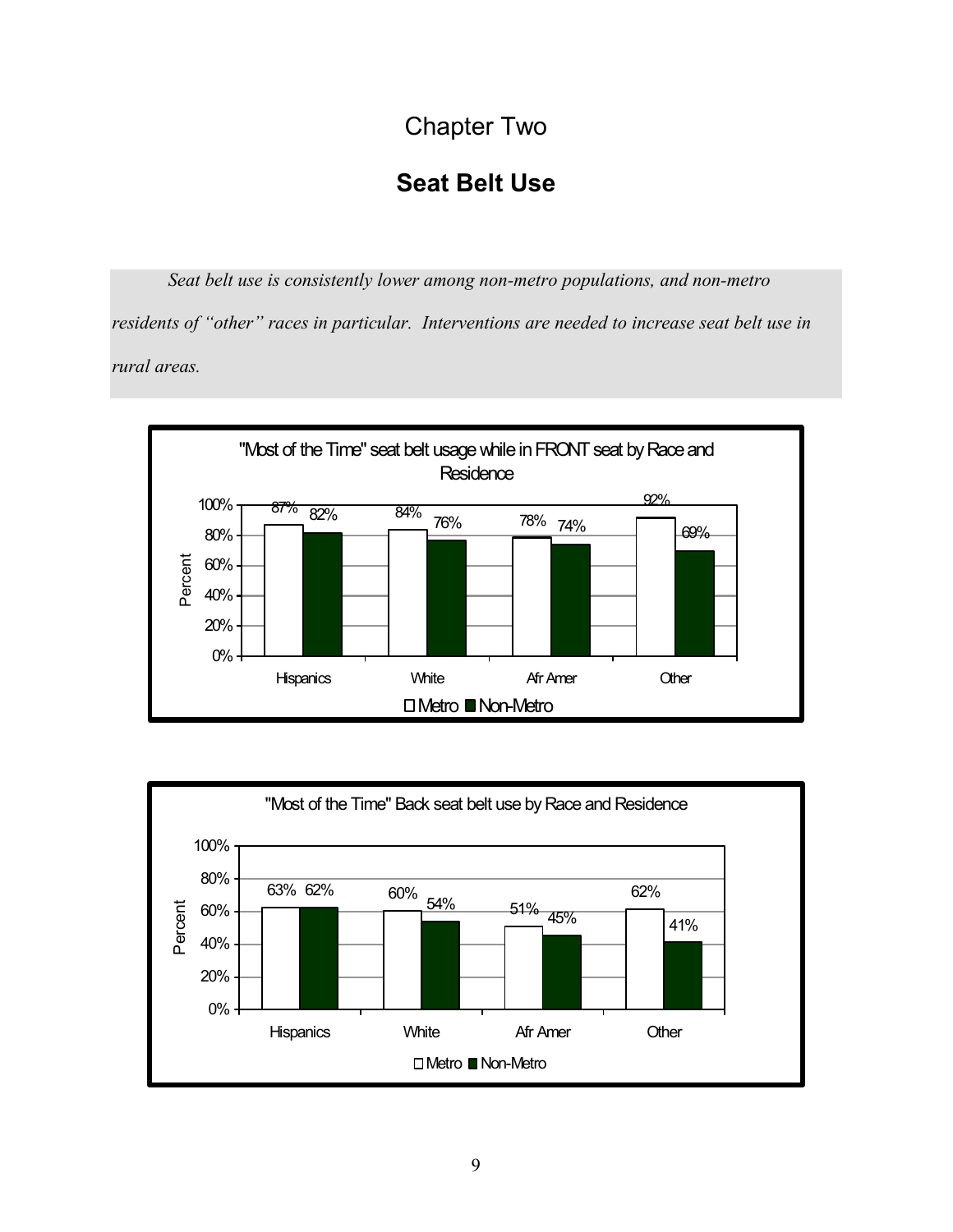#### *Seat Belt Use Among African Americans*

Three quarters of all adult African Americans report that they wear their front seat belt all or most of the time (77.7%, or 16.4 million persons; Table 3A). Seat belt use while in the front seat was lower among non-metro African American adults (non-metro = 74%; metropolitan = 78.4%). Back seat restraint use was considerably lower than front seat use, with only half of all African Americans reporting using seat belts (50.1%; Table 3B). Back seat restraint use was lower among non-metro adult African Americans (45.4%) than among their urban peers (51%). In addition, a greater percentage of adult African Americans than persons of other racial / ethnic groups report that they "never" use their seat belt while riding in the back seat (non-metro  $=$ 24.9%, metropolitan = 25.3%; Table 3B).

#### *Seat Belt Use Among Hispanics*

Four out of every five adult Hispanic (86.7%, or 16.5 million persons; Table 3A) reported wearing a seat belt "most of the time" when riding in the front seat. Reported use was lower among rural Hispanics (non-metro =  $81.6\%$ , metropolitan =  $87.3\%$ ). Rear seat restraint use, compared to front restraint use, was less common among both urban and rural Hispanic residents. Less than three quarters of all metropolitan adult Hispanics (62.6%) reported using a seat belt "most of the time" while in the back seat, and nearly 20% of metropolitan and nonmetro adult Hispanics report "never" using a back seat restraint (Table 3B). Back seat restraint use was slightly lower among non-metro adult Hispanics (62.3% "most of the time" use), but still higher than among other non-metro minority populations.

#### **Seat Belt Use Among Persons of "Other" Races**

According to the Centers for Disease Control and Prevention, motor vehicle injuries are the leading cause of death for American Indians and Alaskan Natives between the ages of 1-44 ("National Vital Statistics Reports," 2001). Reported front seat restraint use was markedly lower among non-metro adult "others" (69.4%), over half of who are American Indian (See Appendix A  $&$  Table 5A). Non-metro adult "others" were less likely to report using a front seat restraint use "most of the time" than were adults of any other racial/ethnic group (Table 3A). Back seat restraint use was similarly low. Only 41% of non-metro adult "others" reported frequently using a seat belt when riding in the back seat of a vehicle; this proportion was the lowest among any racial/ethnic group (Table 3B).

#### *Seat Belt Use Among Whites*

Over 80% of all adult whites wear their seat belt "most of the time" while riding in the front seat (81.8%, or 118.6 million persons; Table 3A). White residents in metropolitan areas were more likely to report front seat belt use "most of the time" than were non-metro adult whites (metropolitan =  $83.6\%$ , non-metro =  $76.4\%$ ).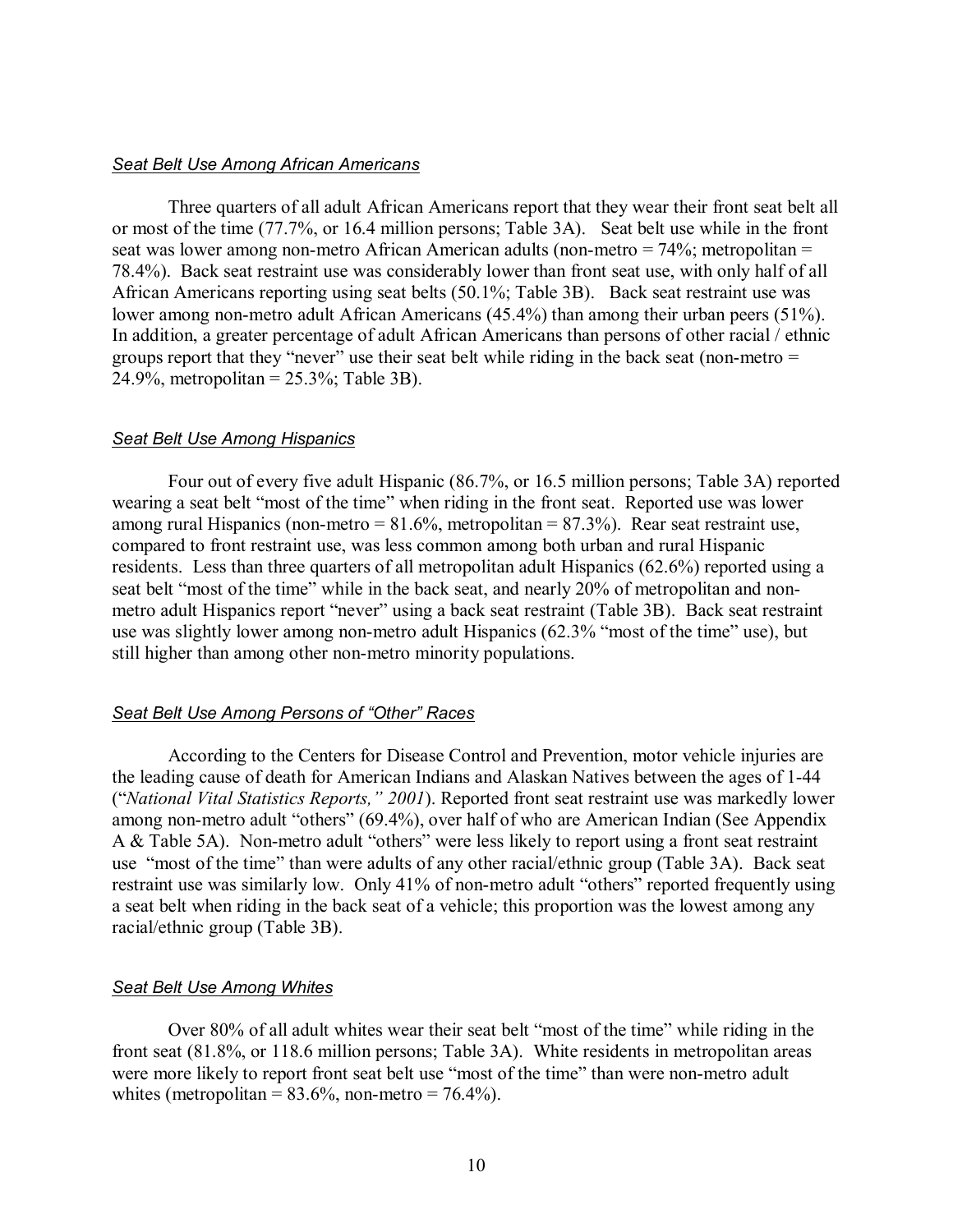Slightly more than half of all adult whites  $(58.7%)$  reported using a seat belt "most of the time" while riding in the back seat (Table 3B). Restraint use while in the back seat was reported more often by metropolitan adult whites, versus non-metro (metropolitan =  $60.2\%$ , non-metro = 53.9%). Conversely, non-metro adult whites were more likely to report never using a seat belt while in the rear seat (non-metro =  $23.1\%$ , metropolitan =  $18.8\%$ ).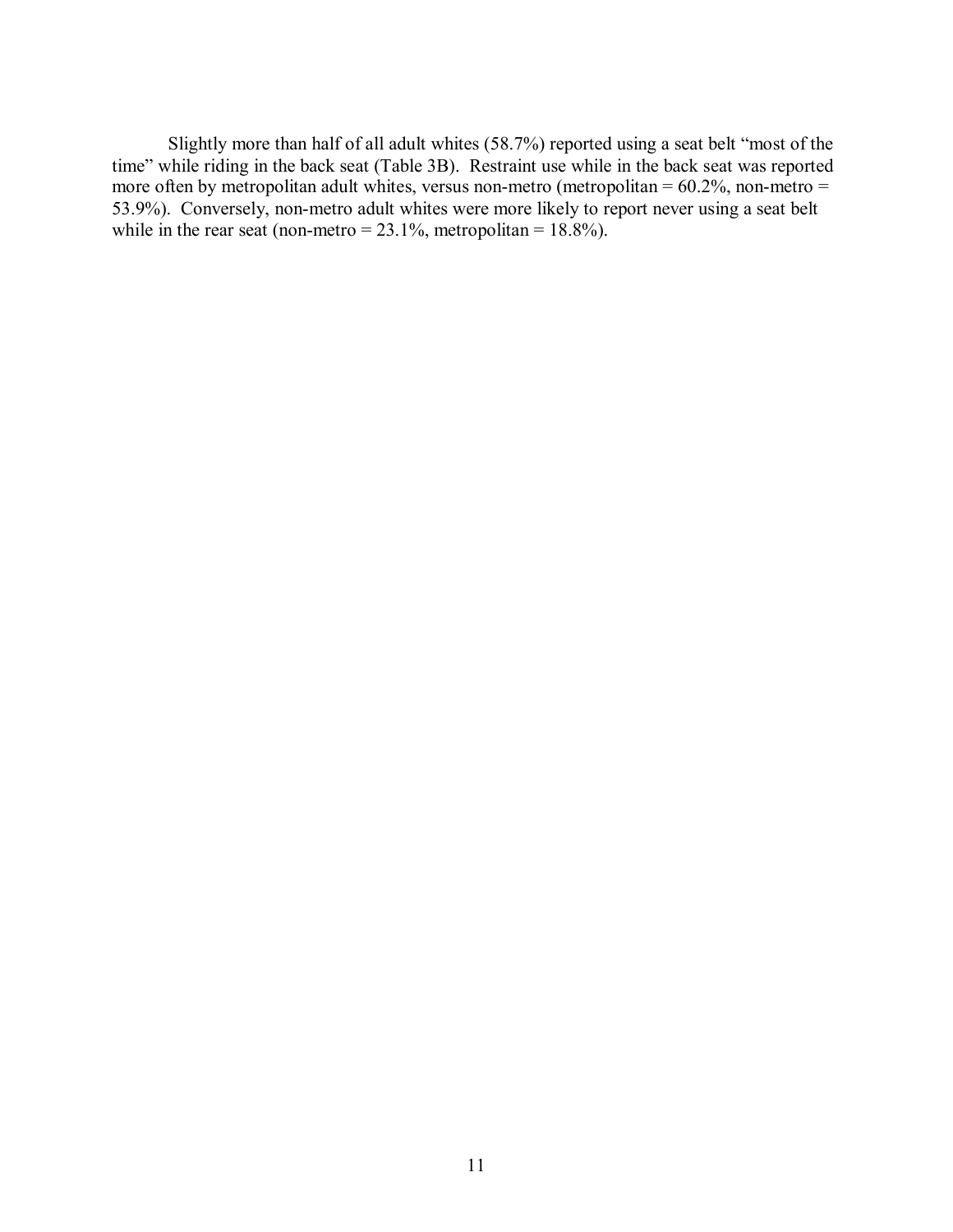# Chapter Three

# **Alcohol**

*Non-metro white and African American adults reported higher rates of lifetime and current abstention than their urban peers and had the lowest rates of potentially abusive drinking. Reported heavy drinking was highest among non-metro Hispanics, followed by adult <sup>1</sup>* others." Education, screening and intervention efforts among Hispanics and adult "others" *need to be improved.* 

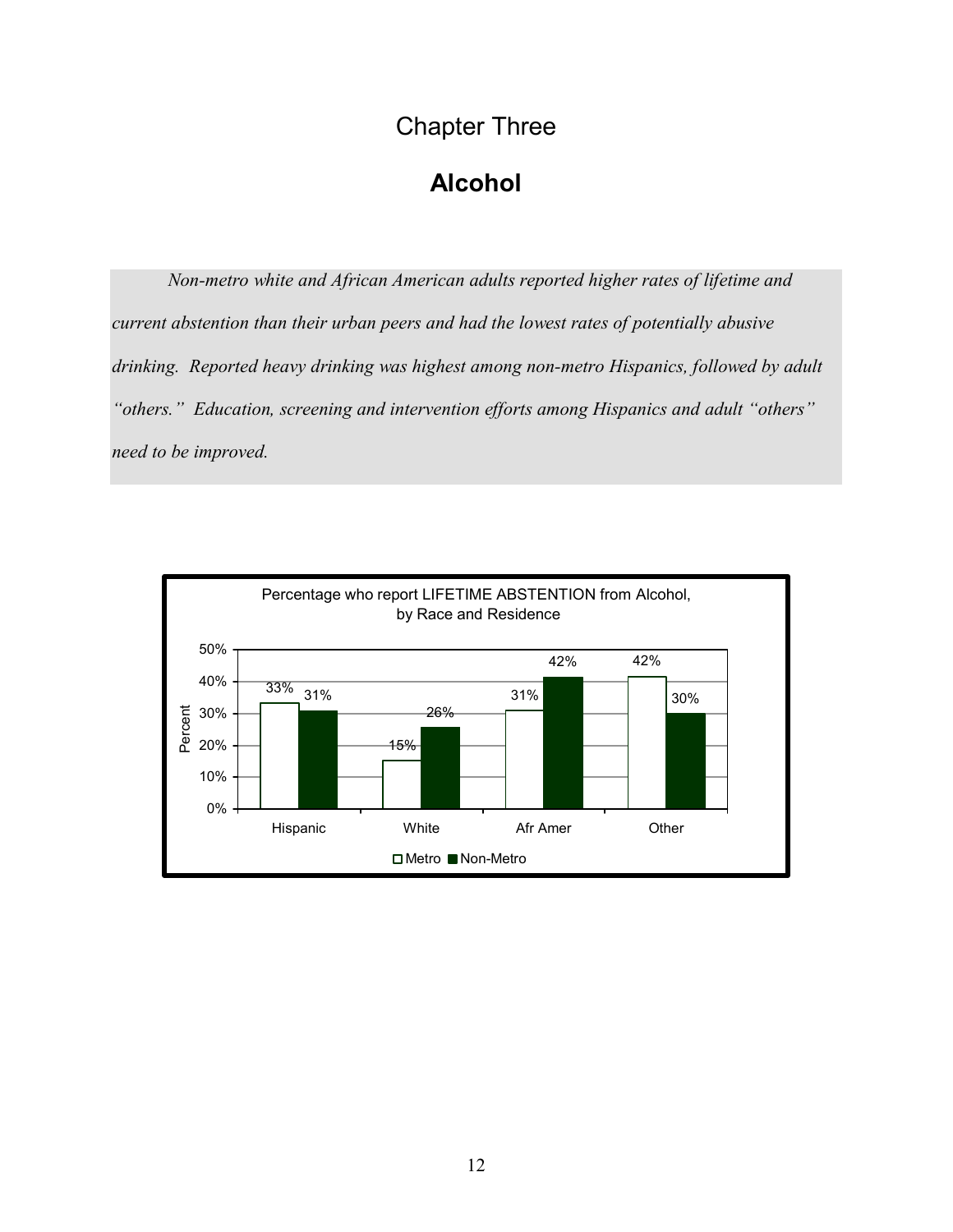



The research presented in this chapter explores alcohol use at three levels: *abstention*, or no use of alcohol; *current drinking*, the consumption of 12 or more drinks in past year; and *heavy drinking*, defined as five drinks on a single day at least once a month for adults.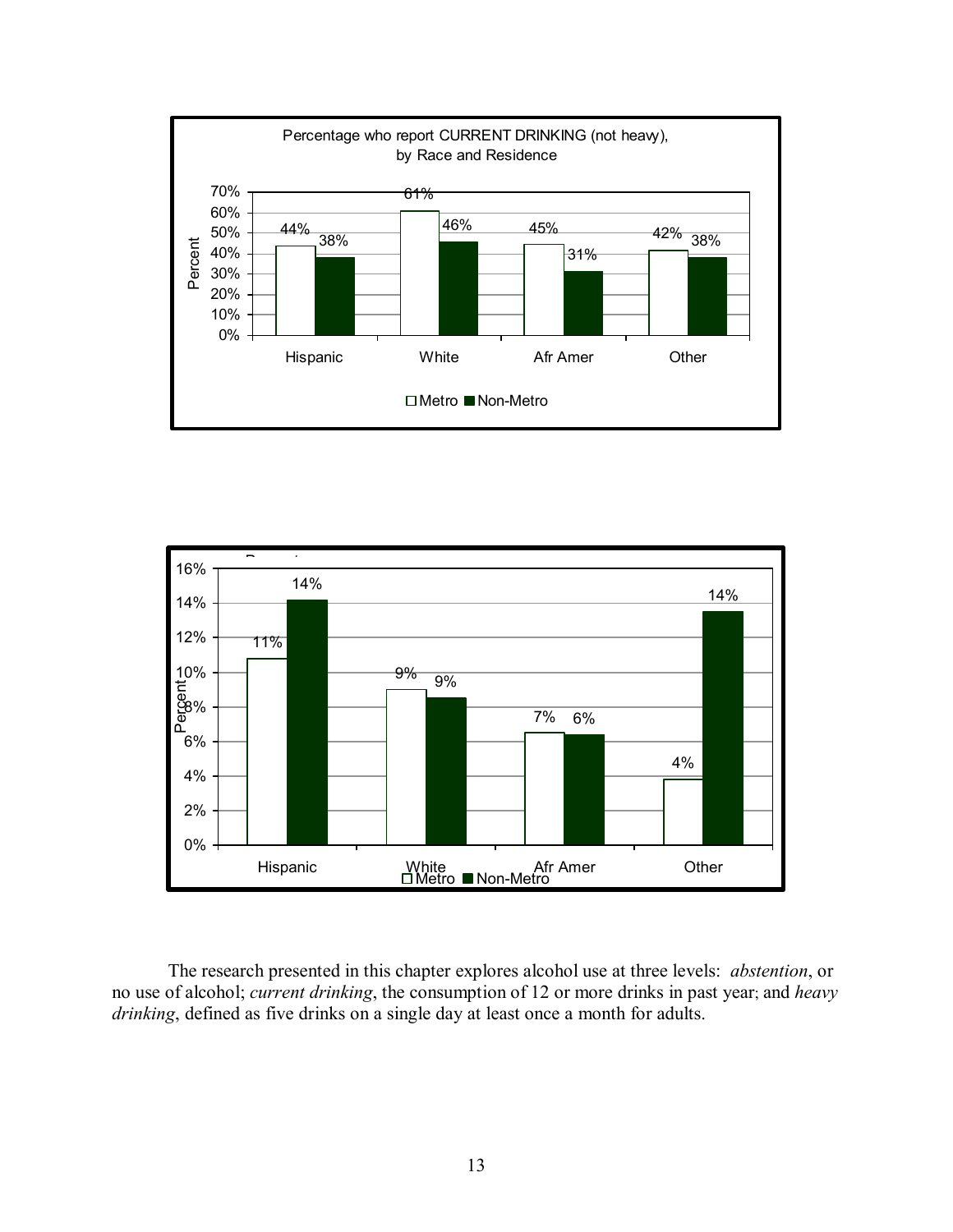### *Alcohol Use Among African Americans*

 One-third of all adult African Americans report lifetime alcohol abstention (32.5%, or 6.9 million persons; Table 4A), and an additional 18.4% report having consumed no alcohol during the past year. A larger percentage of non-metro adult African Americans report both lifetime and current alcohol abstention than do urban adults (non-metro = 41.5% lifetime, 20.7% current; metropolitan = 31% lifetime, 17.9% current). Conversely, a larger percentage of metropolitan adult African Americans report being current (not heavy) drinkers than do non-metro residents (metropolitan =  $44.6\%$ ; non-metro =  $31.4\%$ ).

 Just over 6% of all adult African Americans report heavy alcohol use (6.5%, or 1,3 million persons). The proportion of African Americans who report heavy drinking does not differ by residence (metropolitan =  $6.5\%$ ; non-metro =  $6.4\%$ ).

### *Alcohol Use Among Hispanics*

 About a third of all adult Hispanics report lifetime abstention from alcohol, with an additional 16% reporting that they do not currently consume alcohol (lifetime abstention = 33%, or 6.5 million persons; current 12.4%, or 2.3 million persons; Table 4A). A slightly larger percentage of metropolitan adult Hispanics report lifetime abstention (metropolitan lifetime = 33.3%; non-metro = 30.9%; Table 4A), but current abstention is more common among nonmetro Hispanics (metropolitan current abstention =  $11.8\%$ ; non-metro current abstention =  $17\%$ ; Table 4A).

Among Hispanics who consume alcohol, metropolitan residents are more likely to be light to moderate consumers (metropolitan  $= 44.1\%$ ; non-metro  $= 37.9$ ; Table 4A). The prevalence of heavy drinking is higher among non-metro Hispanics (non-metro = 14.2%; metropolitan =  $10.8\%$ ; Table 4A).

### Alcohol Use Among Adults of "Other" Races

Two of every five adult "others" report being lifetime abstainers from alcohol and an additional 13.7% report consuming no alcohol during the past year (lifetime abstention  $= 40.2\%$ , or 3 million persons; current abstention = 13.5% or 1 million persons; Table 4A). Lifetime abstention was more common among urban residents (metropolitan  $= 41.7\%$ , non-metro  $=$ 29.9%); while current abstention was reported more often by non-metro residents (metropolitan  $= 13\%$ , non-metro  $= 18.4\%$ ).

Just over 40% of all adult "others" report current light to moderate consumption of alcohol (40.2%, or 3 million persons). Light to moderate consumption of alcohol was slightly higher among urban residents (metropolitan  $= 41.5\%$ , non-metro  $= 38.2\%$ ).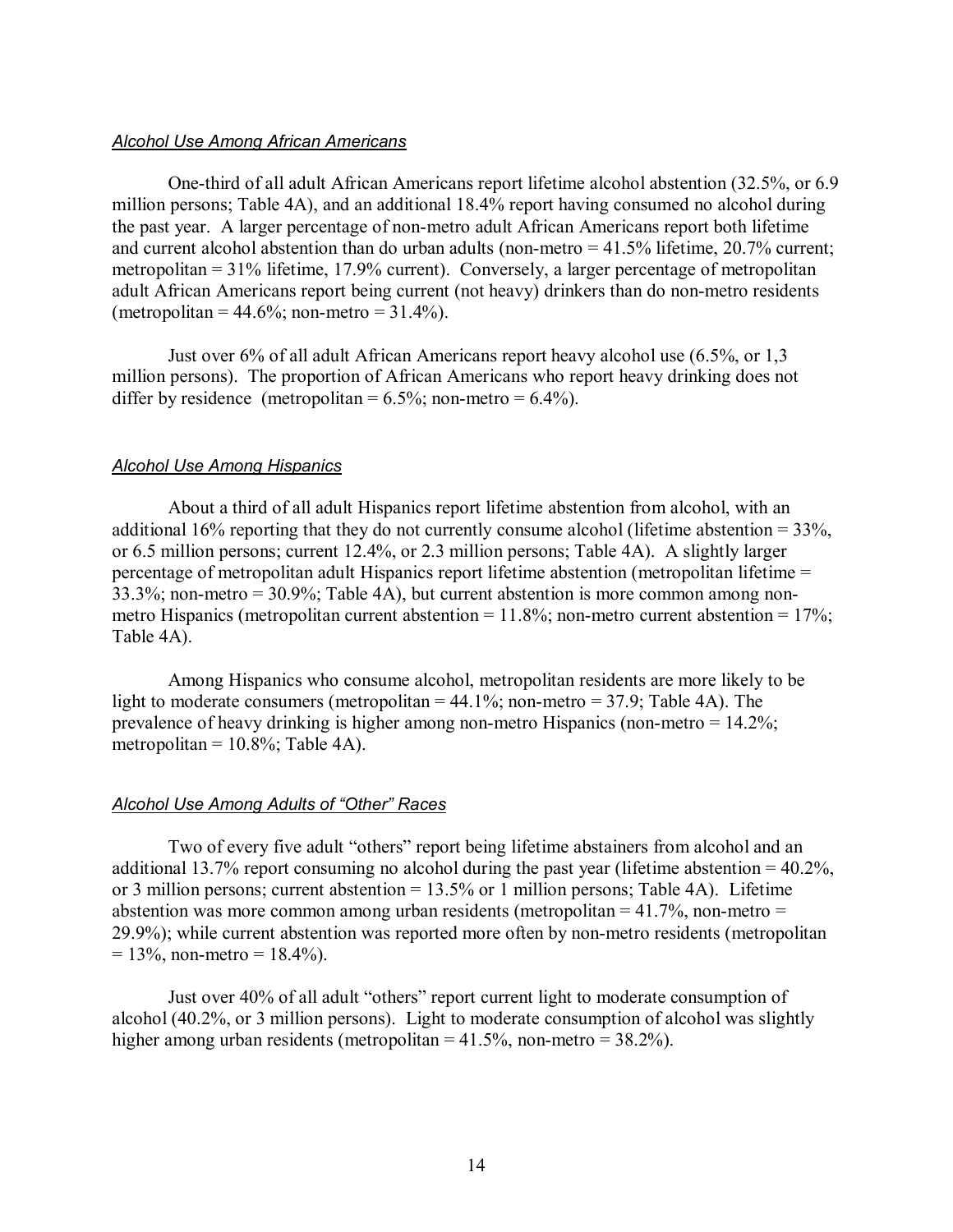Heavy drinking was reported by one in twenty "other" adults  $(5.1\%$ , or 384,520 persons). Heavy drinking was significantly more common among rural residents (non-metro  $= 13.5\%$ ; metropolitan  $= 3.8\%$ ).

#### *Alcohol Use Among Whites*

Less than two of every ten adult whites report lifetime abstention from alcohol, while 16% report not having consumed alcohol during the past year (lifetime abstention = 17.8%, or 25.8 million persons; current abstention = 16.2% or 23.4 million persons; Table 4A). As was the case among African Americans, both lifetime and current abstention were more commonly reported by non-metro adult whites (metropolitan lifetime  $= 15.2\%$ , current  $= 14.9\%$ ; non-metro lifetime =  $25.7\%$ , current =  $20.2\%$ ).

Just over half of all white adults report light to moderate alcohol consumption (57.2%, or 83.2 million persons). Light to moderate alcohol consumption was more common among metropolitan white residents (metropolitan =  $60.9\%$ , non-metro =  $45.6\%$ ).

 Rates of heavy drinking were similar across metropolitan and rural adult white populations (metropolitan =  $9\%$ ; non-metro =  $8.5\%$ ).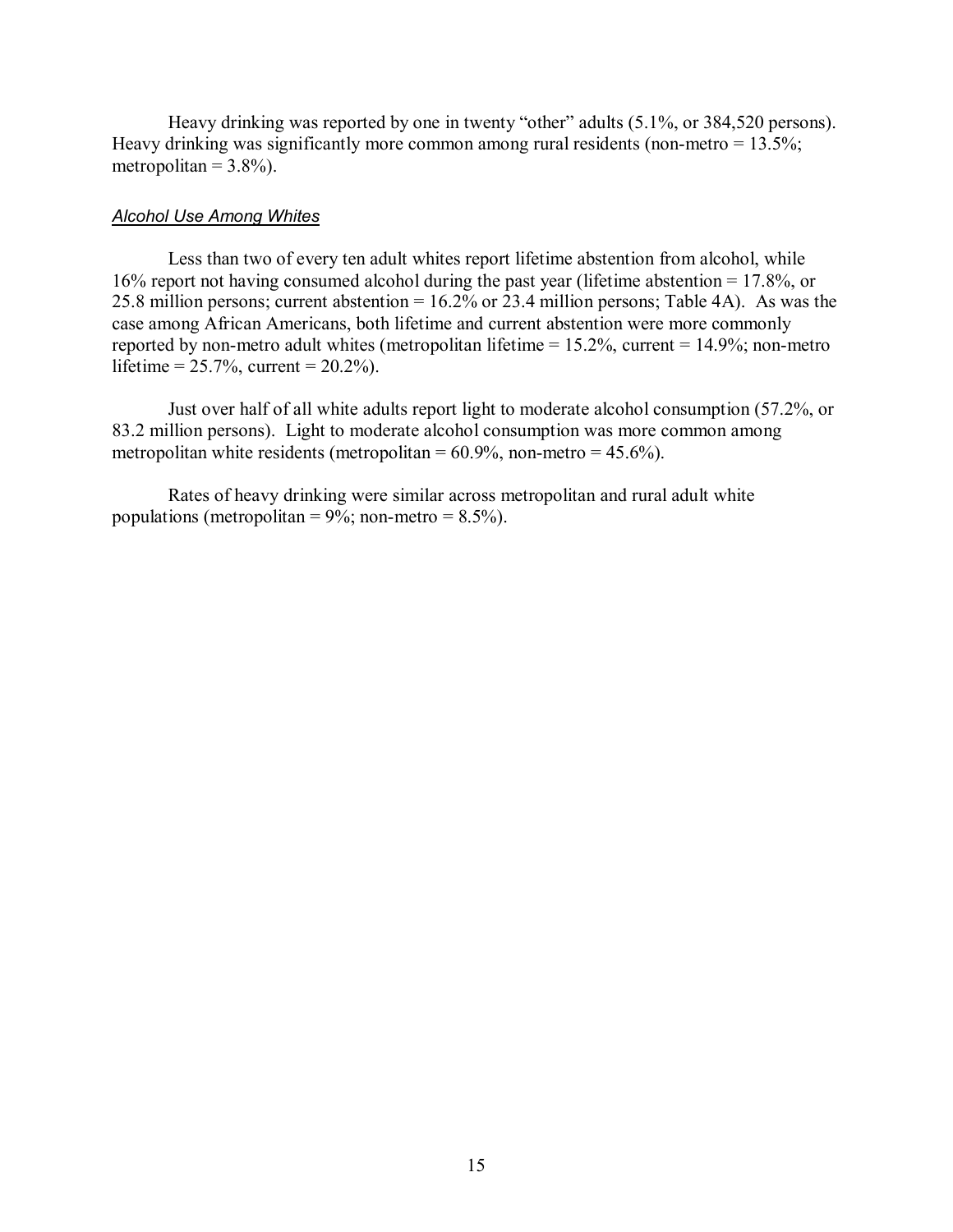# Chapter 4

# **Conclusions and Recommendations**

### **Tobacco Use**

Healthy People 2010 (HP 2010) call for reducing smoking among adults (18 years of age and older) to no more than 12% (*objective 27-1A*). Rural America is far from meeting this objective. Nearly one-quarter (24.2%) of all Americans currently smoke. In non-metro areas, nearly a third (31%) of adult "others," principally American Indians, were smokers in 1998. Rates were slightly lower for whites (27%) and African Americans and Hispanics (both 23%). With the exception of African Americans, smoking rates are higher for each racial / ethnic group in non-metro areas than in urban areas.

Smokeless tobacco, the generic term for snuff and chewing tobacco, has addictive properties similar to those of cigarettes. Smokeless tobacco can cause bleeding gums and sores in the mouth. Additional health consequences of smokeless tobacco use include halitosis, leukoplakia, and oral cancer (*''Preventing Tobacco Use Among Young*, "1994). Some early indicators of such disease development include soft tissue lesions within the mouth. Thus, the high prevalence of smokeless tobacco use among rural populations represents a significant health risk.

The highest prevalence of any form of smokeless tobacco use in urban populations was 1.8% for snuff use among whites. In contrast, the prevalence of snuff use among non-metro "other" adult residents, the majority of whom are American Indian / Alaska Native, was 7.9% and the prevalence of chewing tobacco use was 6.4%. While the prevalence of use was lower among non-"other" racial groups, use was consistently higher for rural than for urban residents.

### *Research Recommendations*

Further research is needed into the high prevalence of smokeless tobacco use in nonmetro areas. Paralleling smoking tobacco, possible sources for rural – urban disparities in smokeless tobacco use include less prevention education in rural schools, fewer public health resources devoted to prevention and cessation in rural areas, fewer community resources, both institutional and through self-help groups, for smoking cessation in rural areas, and less preventive guidance and counseling by rural health care providers. Each of these potential sources deserves further investigation.

## *Link to Rural Healthy People 2010*

Although rural areas experience higher smoking prevalence rates, the feasibility of implementing intervention campaigns and programs in rural areas can vary (*Gamm et al, 2003*). Some models of practice identified by Rural Healthy People 2010 include: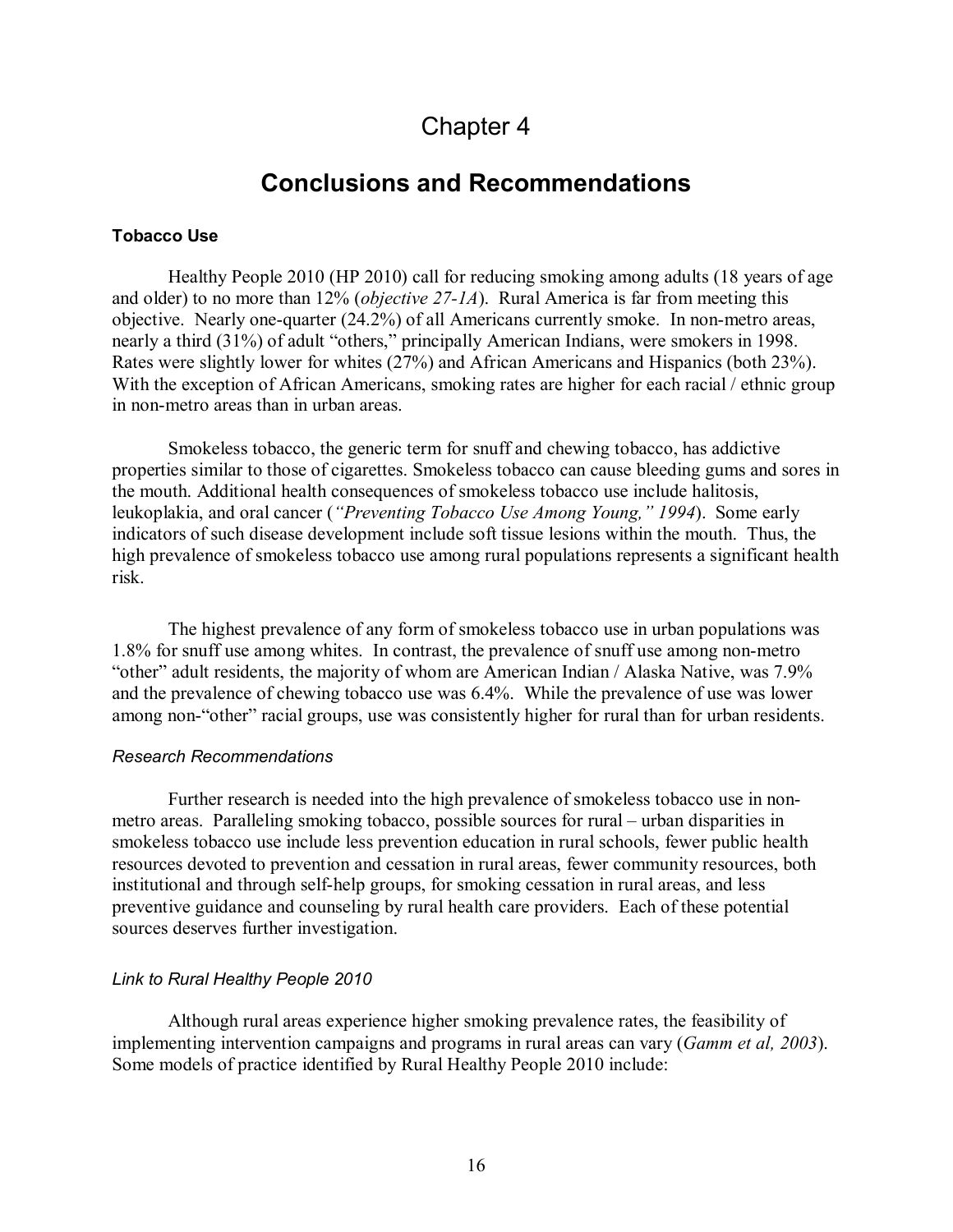- The Stickers-Suckers-Smokers Pregnancy Tobacco Cessation Program located in Mesa County, Colorado. The program targets tobacco use among pregnant women, and specifically addresses HP 2010 objective 27. Additional information can be obtained from: Janice Ferguson (970)-244-7890.
- The Tobacco Intervention and Prevention Strategy Program located in Prosperity, South Carolina. The program targets tobacco use, and specifically addresses HP 2010 objective 27. Additional information can be obtained from: Renee Martin (803)-364-1011 ext. 197.
- The Too Smart to Smoke Tobacco Prevention Campaign Program located in Newport, Vermont. The program targets tobacco use, and specifically addresses HP 2010 objective 27. Additional information can be obtained from: http://www.nchsi.org

## **Seat Belt Use**

Seat belts saved over 11,000 American lives in 2000 (*"Seat Belts & Hispanics*," 2001). However, during that same year, over half of the people killed in passenger cars, light trucks, and large trucks were unrestrained (*"Motor Vehicle Traffic Crash*," 2001). Although the national average rates of restraint use have been rising steadily for some time, different regions of the country are not uniform. Unintentional injuries (motor vehicle crashes included) are the leading cause of death for Hispanics from 1-44 years of age, and are the third leading cause of death for Hispanics of all ages, surpassed only by heart disease and cancer (*'Leading Causes of Death*," *2001*).

The high self-reported rates of front seat occupant restraint use found in this research parallel, at a slightly higher level, those obtained by observational studies. The National Occupant Protection Use Survey*,* conducted across 4,000 road segments throughout the country at approximately the same time as the 1998 NHIS, found that over two thirds of all Americans (68.9%) use their driver and passenger front seat belts for all types of cars (*ìThe National Occupant Protection Use Survey," 1999*). However, for every seating position and every racial/ethnic group, reported seat belt use was lower among rural populations than among their urban counterparts.

Non-metro resident adults of "other" races were least likely to report using seat belts. Three of every ten rural vehicle occupants of "other" races fail to use an occupant restraint when riding in the front seat, and six of every ten do not use restraints when sitting in the back seat. Rural African Americans reported the next highest levels of riding without seat belts, 26% when using the front seat and 65% when using the back seat. Hispanics, both urban and rural, reported the highest levels of occupant restraint use.

Although the national rate of seat belt use has been rising steadily for some time, different regions of the country are not uniform and have varying rates of seat belt usage. Disparities across states may be due to the lack of enforcement by certain states (*ìThe National Occupant Protection Use Survey," 1999).*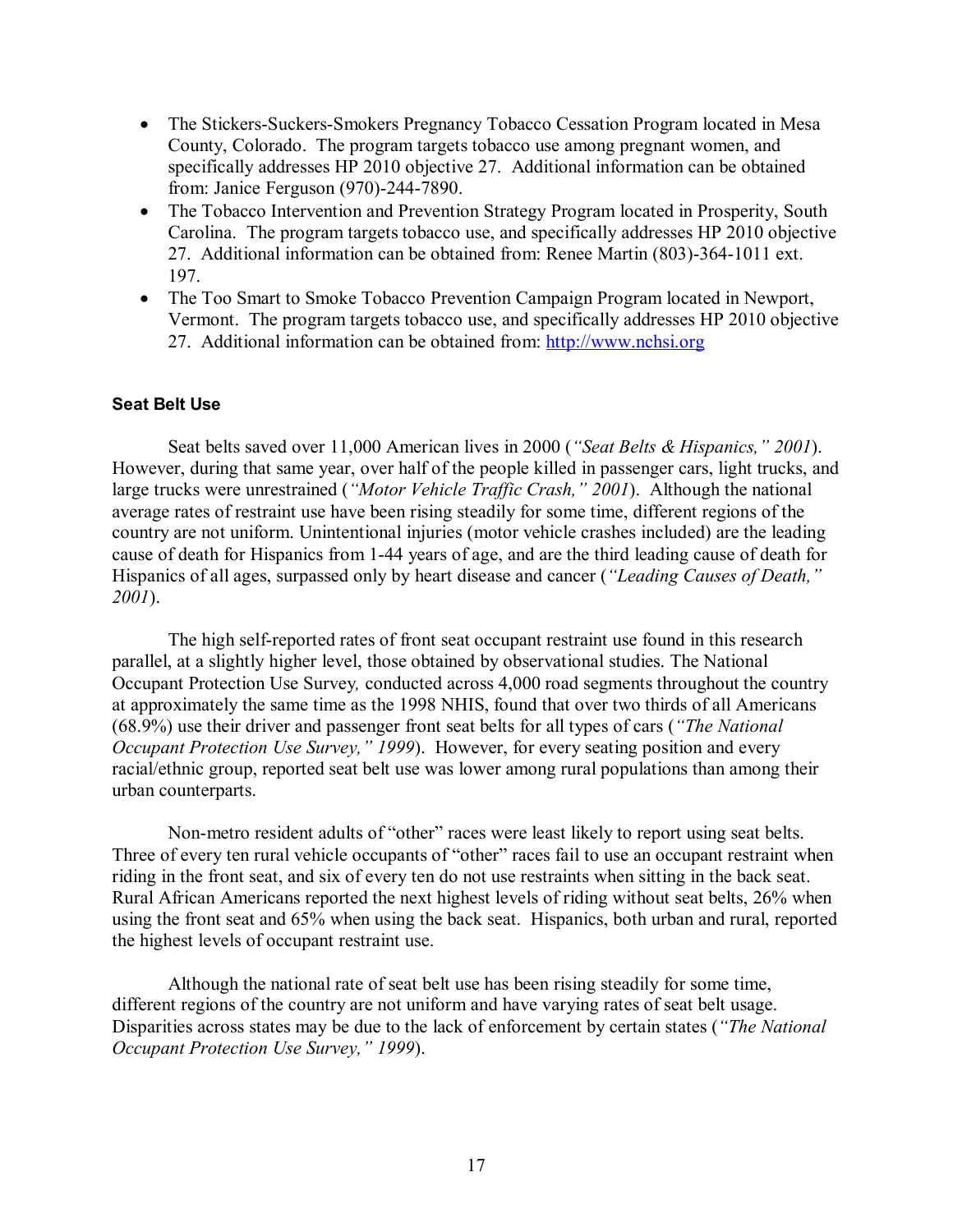#### *Research Recommendations*

The Division of Unintentional Injury Prevention, National Center for Injury Prevention and Control, of the Centers for Disease Control and Prevention (CDC) funded cooperative agreements demonstrating potential seat belt promotion activities in 1996. However, these agreements involved only four states, Maryland, Massachusetts, Missouri and New Mexico, only one program (New Mexico) had a rural focus, and all programs emphasized teens and/or children. Further research into rural – urban and minority – white disparities in seat belt use is needed to prevent avoidable injury and death. The CDC and National Highway Traffic Safety Administration (NHTSA) should pursue such research cooperatively.

Possible research areas include both infrastructure and personal characteristics. At the infrastructure level, enforcement of seat belt laws may be lower in rural areas, due to both lower traffic levels, which would make routine surveillance disproportionately expensive, and lower ratios of law enforcement personnel per miles of local roadway. In addition, driver education programs available through rural schools or may not have sufficient resources to provide services for all rural youth. School-based driver education programs may miss minority youth. Rural health care practitioners may lack the time to screen for safety-related activities and may fail to provide appropriate counseling. At the personal level, factors such as perception of risk, both risk of crash and risk of enforcement, may differ between rural and urban populations.

### **Excessive Alcohol Use**

Among Hispanics and persons of "other" races, the prevalence of heavy drinking, which may be associated with alcohol abuse, was higher among rural residents than among urban residents. This high-risk population may not be adequately addressed by prevention and treatment activities.

An extensive variety of interventions have been employed to prevent or reduce harmful alcohol consumption among youth and adult populations, including community based health promotion (*Cheadle, et al, 1995*), school based family interventions (*Spoth et al,2002*), brief physician counseling during routine visits (*Fleming et al, 2002; Manwell et al, 2000*) or athletic physicals (*Werch et al, 2000*). Recommending a specific approach is beyond the scope of this study, which it limited to assessing the size of the problem among rural minority populations. Nor would any specific intervention or treatment methodology be applicable across the entire range of rural, minority communities. The principal policy recommendation is that rural communities, and particularly rural, minority communities, not be overlooked when planning interventions for alcohol abuse.

## *Link to Rural Healthy People 2010*

 Because of the lack of access to traditional substance abuse treatment programs in rural areas, alternative methods of providing education and counseling are important solutions for rural communities. Rural Healthy People 2010 recommends primary care clinicians play a role in the education process, providing brief counseling and recognizing the unique barriers to prevention and treatment in rural areas. Some models for practice identified by Rural Healthy People 2010 include: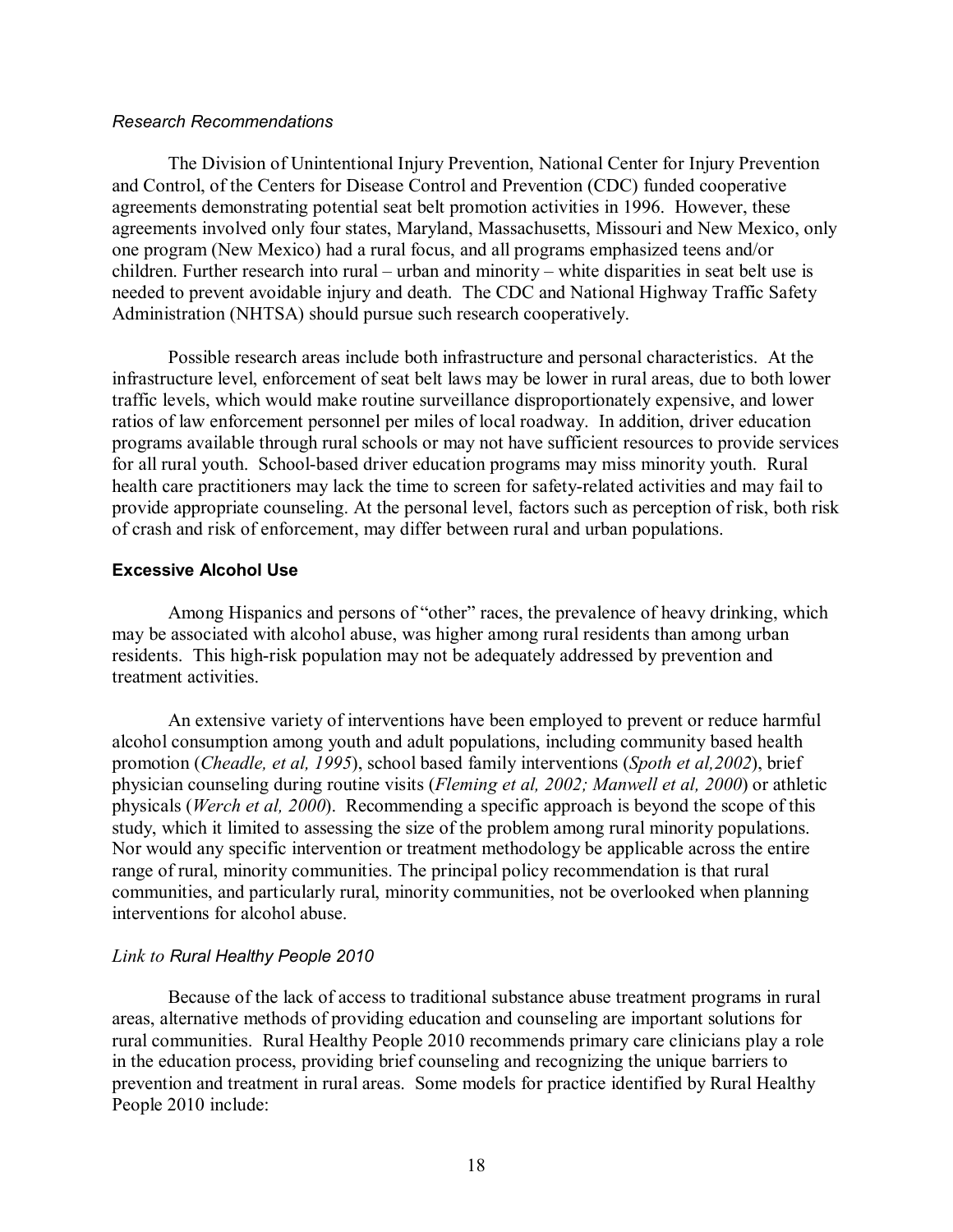- The Community Family Services Program located in Sitka, Alaska. The program targets substance abuse and mental health, addressing HP 2010 objective 18. Additional information can be obtained from: http://www.searhc.org
- The Project Forward, a Program of the Center for Community Outreach, Marshfield Clinic located in Marshfield, Wisconsin. The program targets substance abuse, specifically addressing HP 2010 objectives 26-6, 26-9, 26-10, 26 -10b, 26-10c, 26-11, 26- 15, 26-16, 26-17, 26-23.
- The Project Northland Program located in Center City, Minnesota. The program targets substance abuse and other substances of abuse, specifically addressing HP 2010 objective 26. Additional information can be obtained from: http://hazelden.org

## *Research Recommendations*

The Secretary of DHSS should insure that adequate resources are devoted to research and demonstration projects addressing the prevention, detection and treatment of alcoholism and alcohol abuse in rural, minority populations.

Excessive rates of inappropriate use of alcohol among non-metro Hispanics and adults of "other" races may have the same mix of community and personal causes as other high-risk behaviors. Rural enforcement of age restrictions on alcohol purchase and possession may be lower than in rural areas, promoting early development of inappropriate drinking patterns. Similarly, rural enforcement of driving while intoxicated laws may be lower. Rural practitioners may have less time to screen for high-risk alcohol consumption and fewer community resources to which to refer identified patients. Further research is needed to identify prevention, detection and intervention methods that are effective in rural populations.

## **Summary**

## *Policy action to reduce high-risk behaviors among non-metro minority populations*

Tobacco use, failure to use seat belts, and excessive alcohol use all can all be categorized as high-risk behaviors. Coordinated educational, clinical, and enforcement approaches are needed to reduce high-risk behaviors in non-metro populations. All of these activities fall into the framework of community and clinic based preventive and intervention activities. Three excellent sourcebooks are available and programs based on these materials should be fostered in non-metro areas.

At the clinical level, the guidelines contained in *Put Prevention into Practice*, the Guide to Clinical Preventive Services developed by the US Preventive Services Task Force, should be widely promoted. These guidelines include recommended screening and counseling regarding tobacco and alcohol use and use of occupant restraints when driving or riding in a vehicle.

At the community level, activities outlined in the *Guide to Community Preventive Services* developed by the Centers for Disease Control and Prevention should be promoted. Community level intervention strategies for reducing alcohol and tobacco use and increasing the use of occupant restraints are outlined in this document. The National Highway Traffic Safety Administration (NHTSA) guidebook, *Achieving a High Belt Use Rate: A Guide to Selective*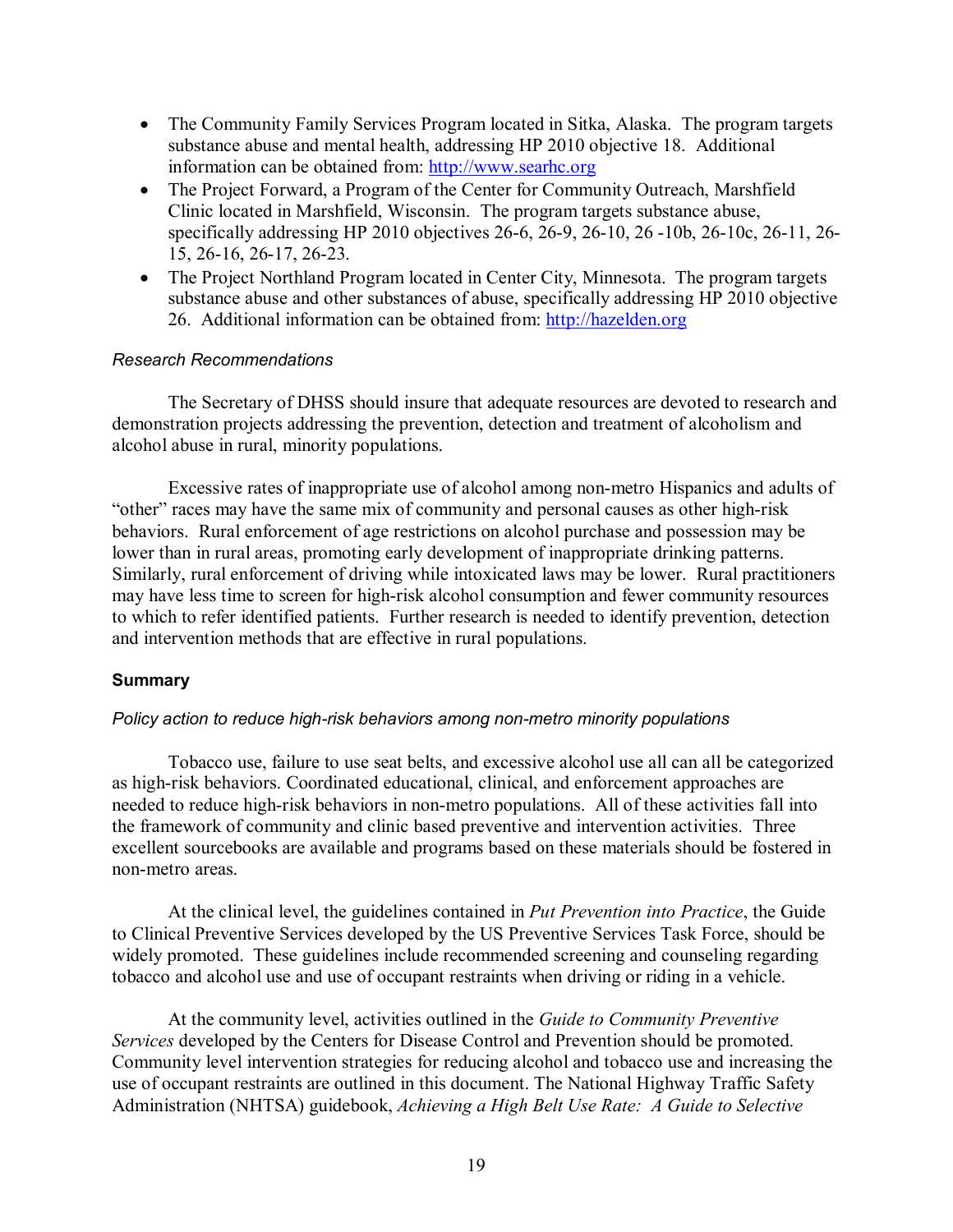*Traffic Enforcement Programs,* suggests community methods for implementing an enforcementbased strategy. Enforcement-based strategies are a necessary complement to longer-term strategies, such as improved driver education or graduated licensing, which principally affect younger drivers.

The following strategies are recommended to the Secretary, Department of Health and Human Services, for improving community and clinical interventions regarding high-risk behaviors:

- Provide incentives all non-metro federal Community Health Centers (CHCs) to development and implement clinical and community based interventions to reduce high-risk behaviors.
- Promote linkages among rural communities, rural law enforcement, and rural health care providers to enhance compliance with alcohol, tobacco and seat belt laws.
- Review funding for research and demonstration projects aimed at reducing highrisk behaviors to ensure that appropriate attention is given to the development of effective interventions for rural, minority populations.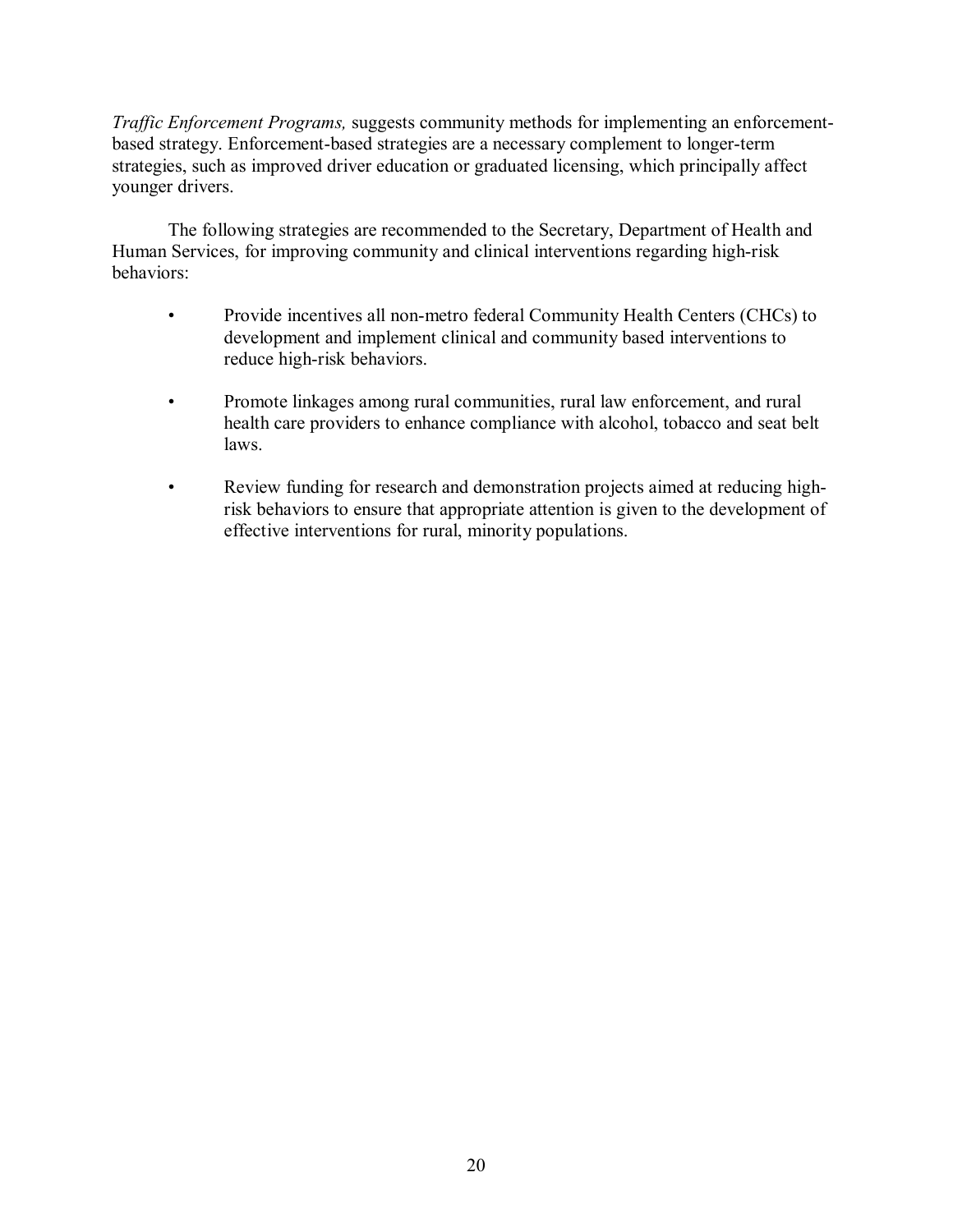## **APPENDIX A**

## **Methods and Detailed Tables**

## **Data Source**

Data from this report come from 1998 National Health Interview Survey (NHIS). The 1998 NHIS is a multipurpose health survey conducted by the National Center for Health Statistics (NCHS), and the Centers of Disease Control and Prevention (CDC). The NHIS is the principal source of information on the health of the civilian, non-institutionalized, household population of the United States *("NHIS Survey Description," 2000*). The survey has been conducted since 1957 on a continual basis and at the end of every year results are released for public and professional alike to examine and analyze.

The survey is actually made up of a series of smaller surveys. When an interviewer enters a household they administer designed questionnaires based on the makeup of the household. Questions are designed to retrieve essential information related to a household's, person's and child's demographic information (i.e., age, sex, ethnicity), health status (i.e., health problems), behavioral patterns (i.e., exercise, smoking), health services (i.e., insurance coverage) and other.

The NHIS survey randomly selects one adult and one child, if the household does in fact have these characteristics, and information is collected then weighted which will act as a representation of the entire nation. As mentioned previously, the NHIS is made up of distinct core questionnaires. These questionnaires are so designed to answer basic health status, health services, and behavioral issues. Every so often the NHIS adds Topical Modules, which allow for a more in-depth examination of certain populations (i.e., pregnant adults, and children). During the administering of the 1998 NHIS, interviewers used an Adult Prevention Module, a Child Prevention Module and a Pregnancy and Smoking section for those who were eligible. This addition of more in-depth questionnaires helped to answer important questions related to the behaviors of Adults as they related to health.

The interviewed sample for the 1998 NHIS consisted of 38,209 households, which yielded 98,785 persons in 38,773 families (*"NHIS Survey Description," 2000*). For the purposes of this report we concentrated on the adults sampled in the survey. According to the NHIS documentation, the total number of adults sampled reached 32,440 persons 18 years of age and older. The response rate for the Sample Adult component of the survey was 83.8% (*'NHIS Survey Description,*" 2000).

 However, the overall response rate for the Adult Sample Component was calculated to be (Overall Family Response Rate)(Sample Adult Response Rate) (88.2%)(83.8%) = 73.9% (*'NHIS Survey Description,'' 2000*). The response rate is a fairly good indication that the majority of those sampled did in fact complete their responses. This good response rate also ensures that an excellent representation of the American public can be obtained and permit the generalization of the responses to the American public.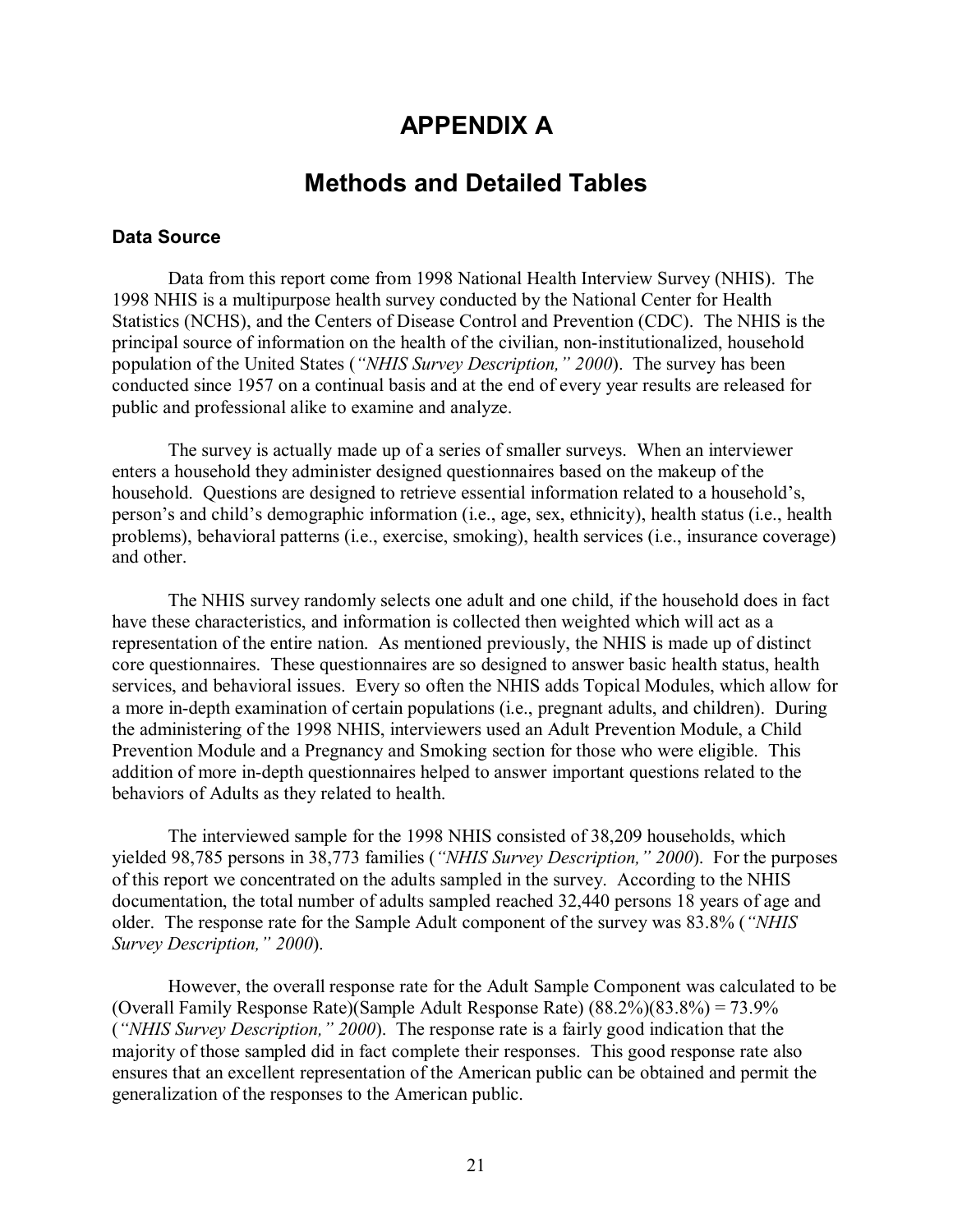From the Sample Adult Core survey and the Adult Prevention Core Module, any behavioral risk factor data related to tobacco use, seat belt use, and alcohol consumption were pulled and analyzed.

In order to identify any significant trends in different ethnic groups, the data was stratified by race (Hispanic, African American, White, and Other), as well as by urban and rural status. Once all data were stratified by the outlined criteria, several areas of interest either did not offer enough responses to a particular question, or the question within the survey itself did not permit the making of important inferences. The ability to generalize the findings of this data to the general public, more specifically to the urban and rural ethnic groups of study was of the utmost importance; therefore, special attention was paid to the variables and questions in the survey.

When interpreting results one should take into account the diversity of "other" races geographically. More than half of rural adult "others" are American Indian, while less than 10% are urban (non-metro  $= 56.8\%$ , 562,126 persons; metropolitan  $= 8.5\%$ , 561,661 persons; Table 7A). The greater majority of urban adult "others" are of Asian decent, with nearly 4 out of every 10 representing Asian Pacific Islanders (API) (metropolitan API = 38.5%, 2.5 million persons; Table 5A).

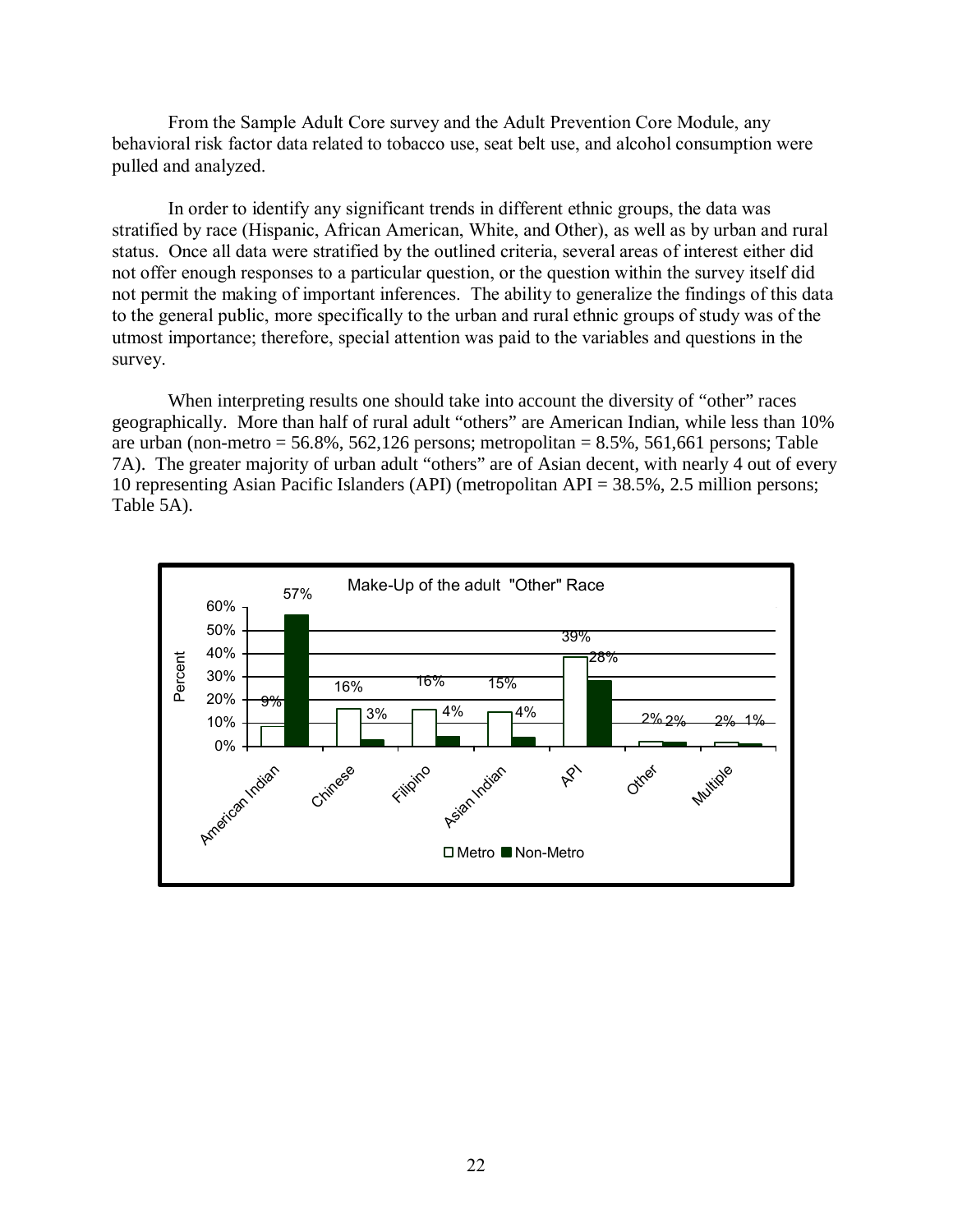|                                          | <b>TOTAL</b>     | <b>TOTAL</b>     | <b>TOTAL</b>     | <b>TOTAL</b>     | <b>TOTAL</b>     |
|------------------------------------------|------------------|------------------|------------------|------------------|------------------|
| Ever smoked $\geq$ 100                   |                  |                  |                  |                  |                  |
| cigarettes in entire                     |                  |                  |                  | <b>African</b>   |                  |
| life?                                    | <b>Total</b>     | <b>Hispanic</b>  | White            | <b>American</b>  | <b>Other</b>     |
| Un-weighted                              | 32,167           | 5,141            | 21,685           | 4,276            | 1,065            |
| Weighted                                 | 195,796,939      | 19,830,633       | 146,679,220      | 21,760,660       | 7,526,426        |
| Yes                                      | 47.0             | 35.1             | 50.6             | 38.9             | 32.1             |
| <b>No</b>                                | 53.0             | 64.9             | 49.4             | 61.1             | 67.9             |
|                                          | <b>Metro</b>     | <b>Metro</b>     | <b>Metro</b>     | <b>Metro</b>     | <b>Metro</b>     |
| <b>Ever smoked <math>\geq 100</math></b> |                  |                  |                  |                  |                  |
| cigarettes in entire                     |                  |                  |                  | <b>African</b>   |                  |
| life?                                    | <b>Total</b>     | <b>Hispanic</b>  | White            | American         | Other            |
| Un-weighted                              | 25,728           | 4,586            | 16,533           | 3,688            | 921              |
| Weighted                                 | 153,948,897      | 17863348         | 110,972,601      | 18,577,222       | 6,535,726        |
| Yes                                      | 46.4             | 35.0             | 50.5             | 38.7             | 30.0             |
| No                                       | 53.6             | 65.0             | 49.5             | 60.0             | 70.0             |
|                                          | <b>Non-Metro</b> | <b>Non-Metro</b> | <b>Non-Metro</b> | <b>Non-Metro</b> | <b>Non-Metro</b> |
| Ever smoked $\geq 100$                   |                  |                  |                  |                  |                  |
| cigarettes in entire                     |                  |                  |                  | <b>African</b>   |                  |
| life?                                    | <b>Total</b>     | <b>Hispanic</b>  | <b>White</b>     | American         | <b>Other</b>     |
| Un-weighted                              | 6,439            | 555              | 5,152            | 588              | 144              |
| Weighted                                 | 41,848,042       | 1,967,285        | 35,706,619       | 3,183,438        | 990,700          |
| Yes                                      | 49.2             | 36.0             | 51.0             | 37.1             | 46.0             |
| <b>No</b>                                | 50.8             | 64.0             | 49.0             | 62.9             | 54.0             |

#### **TABLE 1A: Prevalence of Smoking Tobacco by race and residence**

\*Note: Variable SMKEV (Sample Adult Questionnaire); Weighted = wtfa\_sa

\*Original Sample size n=32,440, weighted=197,303,607. Less than 1% of total response were missing and were excluded from analyses.

Sample Adult variable "SMKSTAT2" Smoking Status: Recode 1.

\*Italicized percentages indicate that sample size numbers are below 30.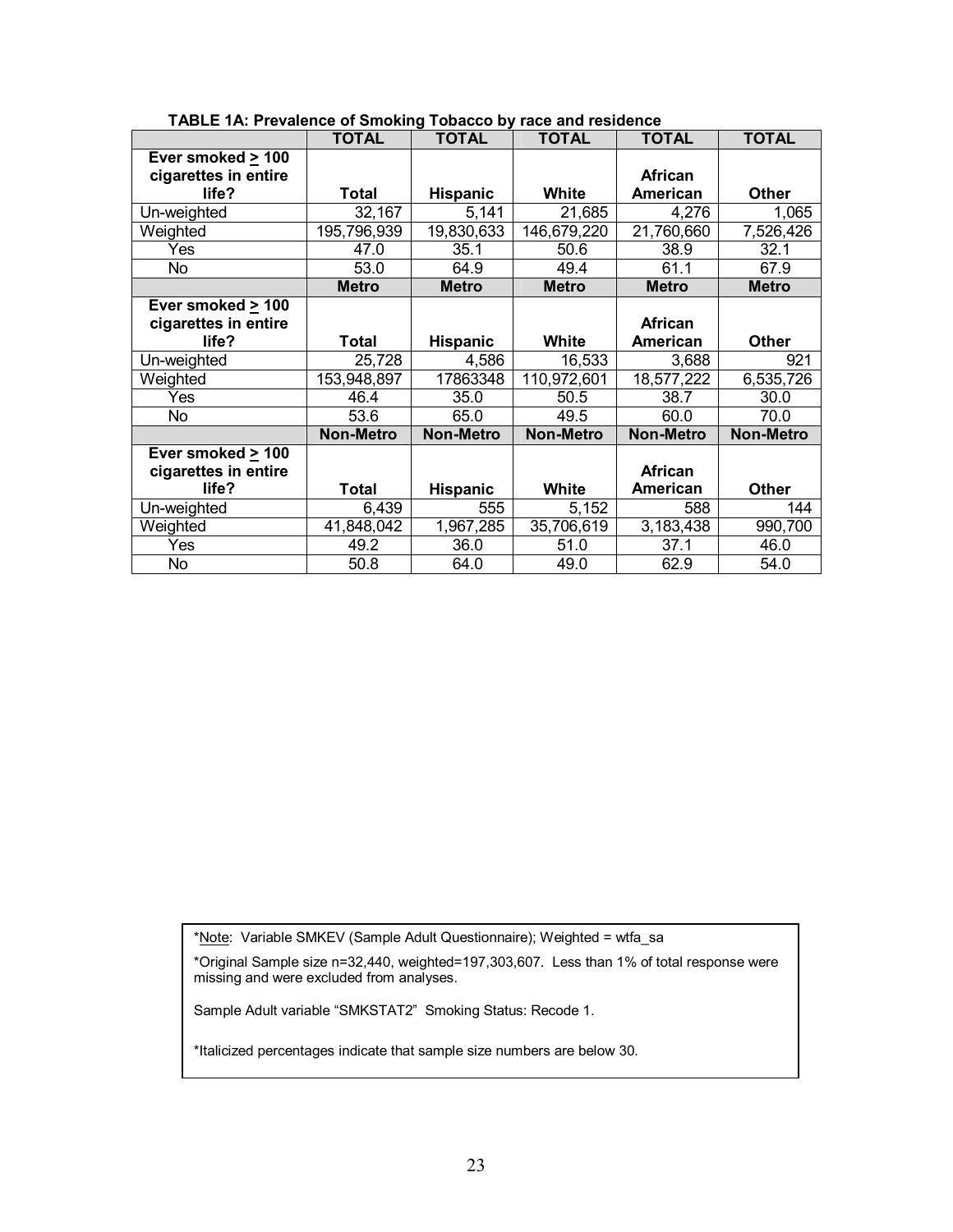|                          | <b>TOTAL</b>     | <b>TOTAL</b>     | <b>TOTAL</b>     | <b>TOTAL</b>      | <b>TOTAL</b>      |
|--------------------------|------------------|------------------|------------------|-------------------|-------------------|
|                          |                  |                  |                  | <b>African</b>    |                   |
| <b>Smoking Status</b>    | <b>Total</b>     | <b>Hispanic</b>  | White            | American          | Other             |
| Un-weighted              | 32, 155          | 5,140            | 21,677           | 4,273             | 1,065             |
| Weighted                 | 195,744,319      | 19,826,377       | 146,643,474      | 21,748,042        | 7,526,426         |
| <b>Current Everyday</b>  | 19.9             | 13.2             | 21.2             | 19.4              | 13.7              |
| <b>Current Some days</b> | 4.3              | 5.9              | 3.8              | 5.4               | 4.4               |
| Former                   | 22.8             | 16.0             | 25.6             | 14.1              | $\overline{1}4.1$ |
| Never                    | 53.0             | 64.9             | 49.4             | 61.1              | 67.8              |
|                          | <b>Metro</b>     | <b>Metro</b>     | <b>Metro</b>     | <b>Metro</b>      | <b>Metro</b>      |
|                          |                  |                  |                  | <b>African</b>    |                   |
| <b>Smoking Status</b>    | Total            | <b>Hispanic</b>  | White            | <b>American</b>   | <b>Other</b>      |
| Un-weighted              | 25,718           | 4,585            | 16,525           | 3,687             | 921               |
| Weighted                 | 153,905,957      | 17,859,092       | 110,936,855      | 18,574,284        | 6,535,726         |
| <b>Current Everyday</b>  | 19.1             | 12.7             | 20.4             | 19.3              | 12.1              |
| <b>Current Some days</b> | 4.4              | 6.0              | 4.0              | 5.7               | 3.9               |
| Former                   | 22.9             | 16.3             | 26.0             | $\overline{14.2}$ | 14.0              |
| <b>Never</b>             | 53.6             | 65.0             | 49.6             | 60.8              | 70.0              |
|                          | <b>Non-Metro</b> | <b>Non-Metro</b> | <b>Non-Metro</b> | <b>Non-Metro</b>  | <b>Non-Metro</b>  |
|                          |                  |                  |                  | <b>African</b>    |                   |
| <b>Smoking Status</b>    | <b>Total</b>     | <b>Hispanic</b>  | <b>White</b>     | American          | <b>Other</b>      |
| Un-weighted              | 6,437            | 555              | 5,152            | 586               | 144               |
| Weighted                 | 41,838,362       | 1,967,285        | 35,706,619       | 3,173,758         | 990,700           |
| <b>Current Everyday</b>  | 22.8             | 17.6             | 23.4             | 19.4              | 23.8              |
| <b>Current Some days</b> | 3.6              | 5.7              | 3.3              | 4.0               | 7.3               |
| Former                   | 22.8             | 12.8             | 24.4             | 13.5              | 14.9              |
| Never                    | 50.8             | 63.9             | 48.9             | 63.1              | 54.0              |

### **TABLE 1B: Prevalence of Smoking Tobacco by race and residence**

\*Note: Variable SMKSTAT2 (Sample Adult Questionnaire); Weighted = wtfa\_sa

\*Original Sample size n=32,440, weighted=197,303,607. Less than 2% of total response were missing and were excluded from analysis.

\*Italicized percentages indicate that sample size numbers are below 30.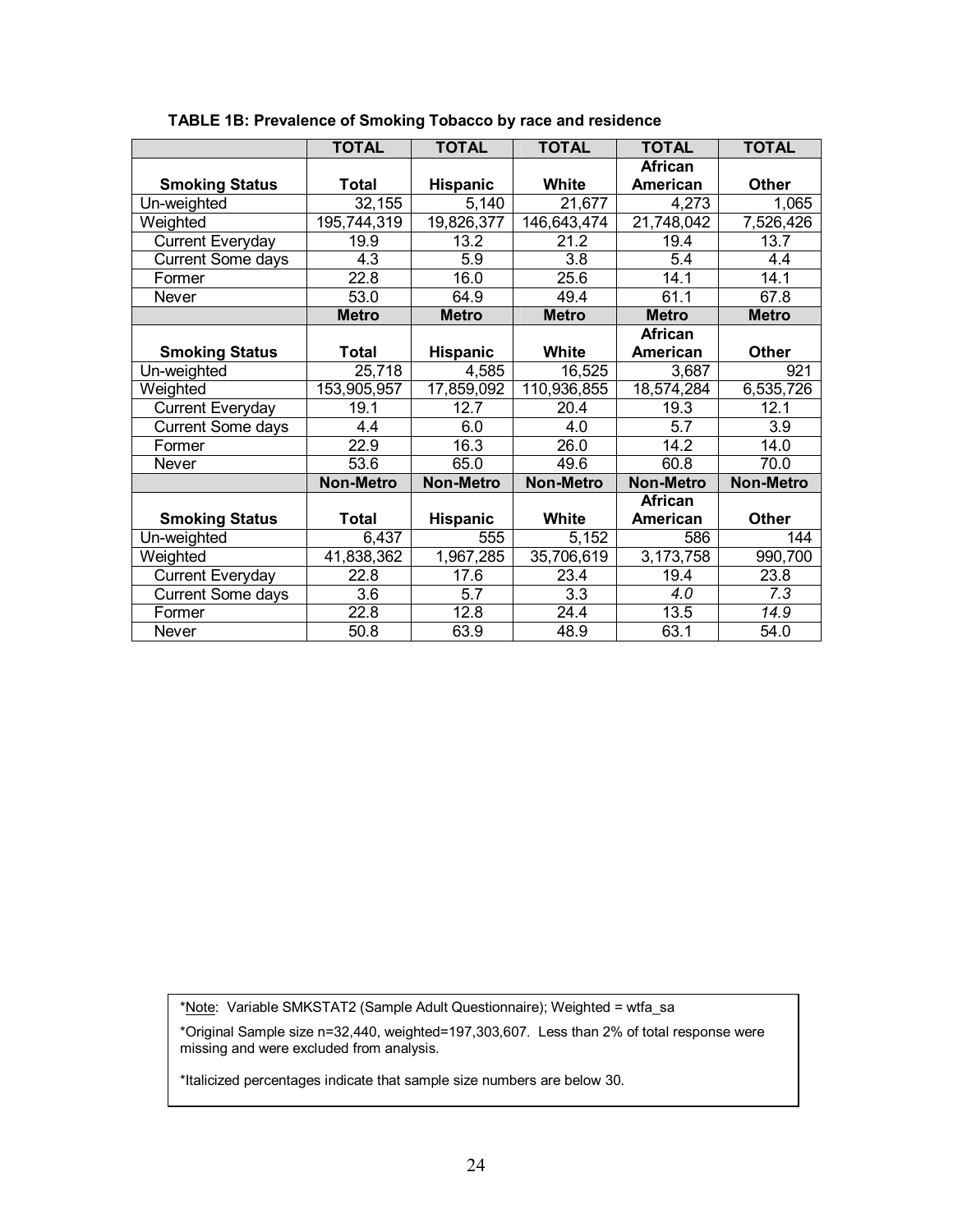|                           | <b>TOTAL</b>     | <b>TOTAL</b>     | <b>TOTAL</b>     | <b>TOTAL</b>     | <b>TOTAL</b>     |
|---------------------------|------------------|------------------|------------------|------------------|------------------|
| Ever used Snuff at        |                  |                  |                  | <b>African</b>   |                  |
| least 20 times?           | <b>Total</b>     | <b>Hispanic</b>  | White            | American         | <b>Other</b>     |
| Un-weighted               | 31,856           | 5,086            | 21,510           | 4,216            | 1,044            |
| Weighted                  | 194,076,902      | 19,587,212       | 145,591,967      | 21,472,367       | 7,425,356        |
| Yes                       | 5.0              | 1.9              | 6.0              | 1.9              | 3.3              |
| No.                       | 95.0             | 98.1             | 94.0             | 98.1             | 96.8             |
|                           | <b>Metro</b>     | <b>Metro</b>     | <b>Metro</b>     | <b>Metro</b>     | <b>Metro</b>     |
| Ever used Snuff at        |                  |                  |                  | <b>African</b>   |                  |
| least 20 times?           | <b>Total</b>     | <b>Hispanic</b>  | White            | American         | Other            |
| Un-weighted               | 25,449           | 4,534            | 16,383           | 3,632            | 900              |
| Weighted                  | 152,420,996      | 17,681,822       | 109,997,478      | 18,307,040       | 6,434,656        |
| Yes                       | 4.2              | 1.8              | 5.1              | 1.7              | 1.3              |
| No.                       | 95.8             | 98.2             | 94.9             | 98.3             | 98.7             |
|                           | <b>Non-Metro</b> | <b>Non-Metro</b> | <b>Non-Metro</b> | <b>Non-Metro</b> | <b>Non-Metro</b> |
| <b>Ever used Snuff at</b> |                  |                  |                  | <b>African</b>   |                  |
| least 20 times?           | Total            | <b>Hispanic</b>  | White            | <b>American</b>  | Other            |
| Un-weighted               | 6,407            | 552              | 5,127            | 584              | 144              |
| Weighted                  | 41,655,906       | 1,905,390        | 35,594,489       | 3,165,327        | 990,700          |
| Yes                       | 8.1              | 3.0              | 8.6              | 3.1              | 16.1             |
| No                        | 91.9             | 97.0             | 91.4             | 96.9             | 83.9             |

### **TABLE 2A: Prevalence of Smokeless Tobacco Use by race and residence**

\*Note: Variable SNUFF20 (Sample Adult Prevention Module); Weighted = wtfa\_ap \*Original Sample size n=32,440, weighted=197,303,607. Less than 2% of total response

\*Italicized percentages indicate that sample size numbers are below 30.

were missing and were excluded from analysis.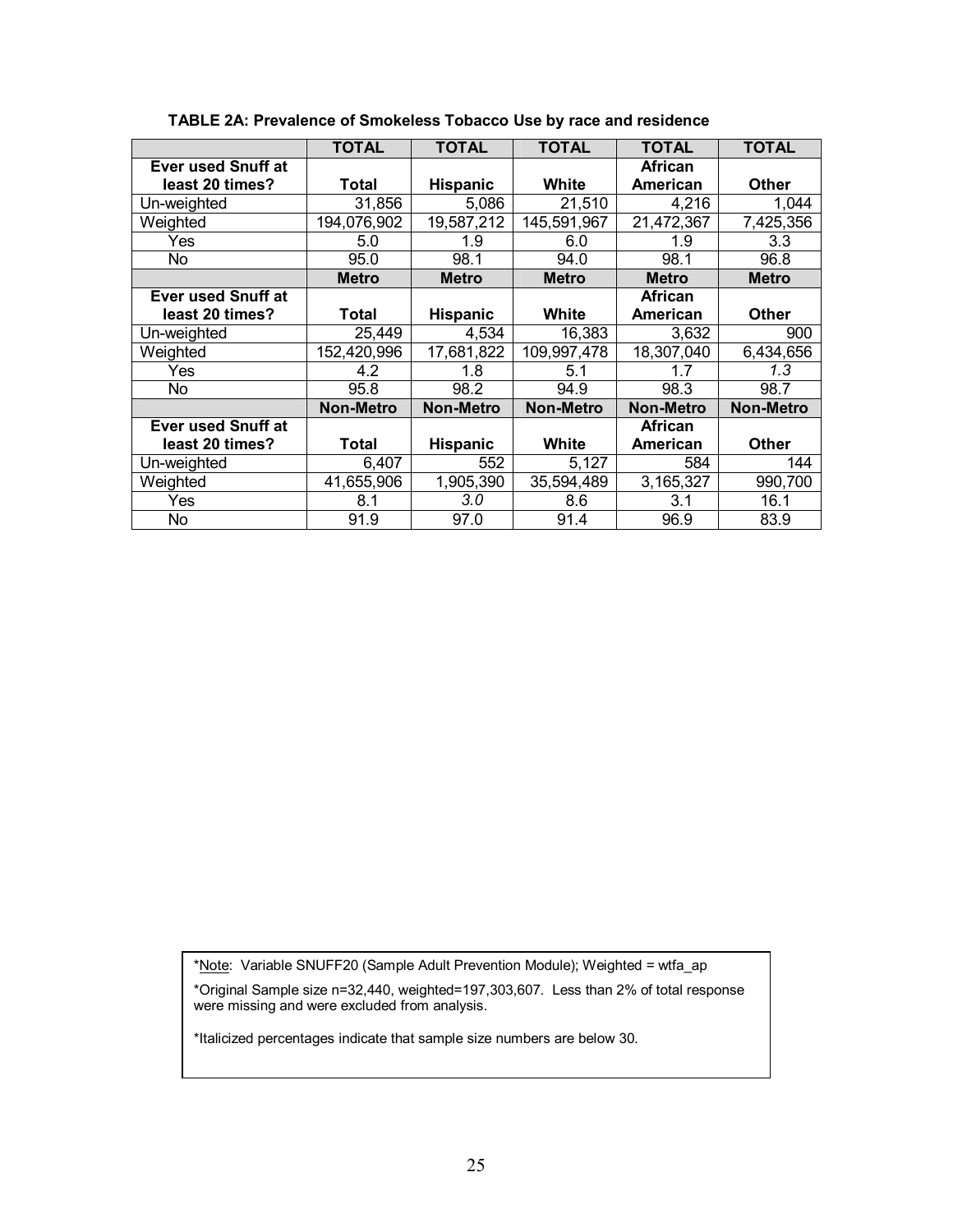|                       | <b>TOTAL</b>     | <b>TOTAL</b>     | <b>TOTAL</b>     | <b>TOTAL</b>     | <b>TOTAL</b>     |
|-----------------------|------------------|------------------|------------------|------------------|------------------|
| <b>Ever used Chew</b> |                  |                  |                  |                  |                  |
| tobacco at least 20   |                  |                  |                  | <b>African</b>   |                  |
| times?                | <b>Total</b>     | <b>Hispanic</b>  | White            | American         | <b>Other</b>     |
| Un-weighted           | 31,862           | 5,088            | 21,510           | 4,219            | 1,045            |
| Weighted              | 194,091,542      | 19,594,164       | 145,584,581      | 21,484,771       | 7,428,026        |
| Yes                   | 5.3              | 1.9              | 6.3              | 2.6              | 2.9              |
| <b>No</b>             | 94.7             | 98.1             | 93.7             | 97.4             | 97.1             |
|                       | <b>Metro</b>     | <b>Metro</b>     | <b>Metro</b>     | <b>Metro</b>     | <b>Metro</b>     |
| <b>Ever used Chew</b> |                  |                  |                  |                  |                  |
| tobacco at least 20   |                  |                  |                  | African          |                  |
| times?                | <b>Total</b>     | <b>Hispanic</b>  | White            | American         | Other            |
| Un-weighted           | 25,454           | 4,536            | 16,383           | 3,634            | 901              |
| Weighted              | 152438,518       | 17,688,774       | 109,996,640      | 18,315,778       | 6,437,326        |
| Yes                   | 4.4              | 1.8              | 5.3              | 2.5              | 1.3              |
| No.                   | 95.6             | 98.2             | 94.7             | 97.5             | 98.7             |
|                       | <b>Non-Metro</b> | <b>Non-Metro</b> | <b>Non-Metro</b> | <b>Non-Metro</b> | <b>Non-Metro</b> |
| <b>Ever used Chew</b> |                  |                  |                  |                  |                  |
| tobacco at least 20   |                  |                  |                  | <b>African</b>   |                  |
| times?                | <b>Total</b>     | <b>Hispanic</b>  | White            | American         | <b>Other</b>     |
| Un-weighted           | 6,408            | 552              | 5,127            | 585              | 144              |
| Weighted              | 41,653,024       | 1,905,390        | 35,587,941       | 3,168,993        | 990,700          |
| Yes                   | 8.8              | 3.4              | 9.5              | 3.4              | 13.1             |
| <b>No</b>             | 91.2             | 96.6             | 90.5             | 96.6             | 86.9             |

### **TABLE 2B: Prevalence of Smokeless Tobacco Use by race and residence**

\*Note: Variable CHEW20 (Sample Adult Prevention Module); Weighted = wtfa\_ap

\*Original Sample size n=32,440, weighted=197,303,607. Less than 2% of total response were missing and were excluded from analysis.

\*Italicized percentages indicate that sample size numbers are below 30.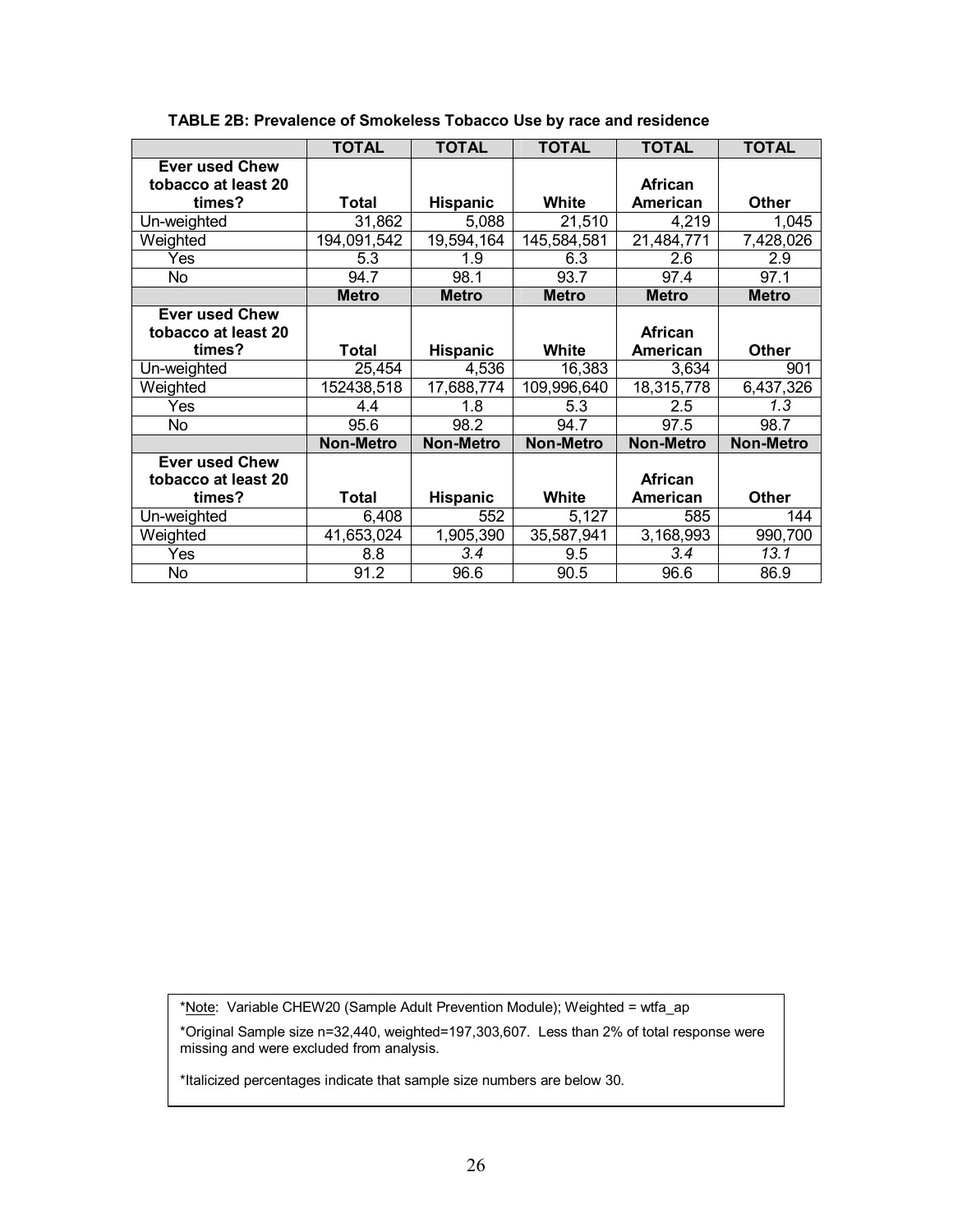|                          | <b>TOTAL</b>     | <b>TOTAL</b>     | <b>TOTAL</b>     | <b>TOTAL</b>     | <b>TOTAL</b>     |
|--------------------------|------------------|------------------|------------------|------------------|------------------|
|                          |                  |                  |                  | <b>African</b>   |                  |
| <b>Current Snuff Use</b> | <b>Total</b>     | <b>Hispanic</b>  | White            | American         | <b>Other</b>     |
| Un-weighted              | 31,870           | 5,089            | 21,515           | 4,221            | 1,045            |
| Weighted                 | 194, 134, 795    | 19,596,831       | 145,620,085      | 21,489,853       | 7,428,026        |
| <b>Current Snuff Use</b> | 1.8              | 0.5              | $2.2\,$          | 0.6              | 1.3              |
| Not Current              | 98.2             | 99.5             | 97.8             | 99.4             | 98.7             |
|                          | <b>Metro</b>     | <b>Metro</b>     | <b>Metro</b>     | <b>Metro</b>     | <b>Metro</b>     |
|                          |                  |                  |                  | <b>African</b>   |                  |
| <b>Current Snuff Use</b> | Total            | <b>Hispanic</b>  | White            | American         | Other            |
| Un-weighted              | 25,460           | 4,537            | 16,386           | 3,636            | 901              |
| Weighted                 | 152,463,306      | 17,691,441       | 110,013,679      | 18,320,860       | 6,437,326        |
| <b>Current Snuff Use</b> | 1.4              | 0.4              | 1.8              | 0.5              | 0.3              |
| Not Current              | 98.6             | 99.6             | 98.2             | 99.5             | 99.7             |
|                          | <b>Non-Metro</b> | <b>Non-Metro</b> | <b>Non-Metro</b> | <b>Non-Metro</b> | <b>Non-Metro</b> |
|                          |                  |                  |                  | <b>African</b>   |                  |
| <b>Current Snuff Use</b> | <b>Total</b>     | <b>Hispanic</b>  | White            | <b>American</b>  | <b>Other</b>     |
| Un-weighted              | 6,410            | 552              | 5,129            | 585              | 144              |
| Weighted                 | 41,671,489       | 1,905,390        | 35,606,406       | 3,168,993        | 990,700          |
| <b>Current Snuff Use</b> | 3.3              | 1.8              | 3.5              | 1.0              | 7.9              |
| <b>Not Current</b>       | 96.7             | 98.2             | 96.5             | 99.0             | 92.1             |

### **TABLE 2C: Prevalence of Smokeless Tobacco Use by race and residence**

\*Note: Current Snuff Use defined as: SNUFF20 = 1 (yes) or 9 (Don't Know) and SNUFFNOW = 1 (everyday) or 2 (some days).

(Sample Adult Prevention Module); Weighted = wtfa\_ap \*Original Sample size n=32,440, weighted=197,303,607. Less than 2% of total response were missing and were excluded from analysis.

\*Italicized percentages indicate that sample size numbers are below 30

SNUFF20: "Have you used snuff, such as Skoal, Skoal Bandits, or Copenhagen, at least 20 times in your entire life?"

SNUFFNOW: "Do you now use snuff everyday, some days, or not at all?"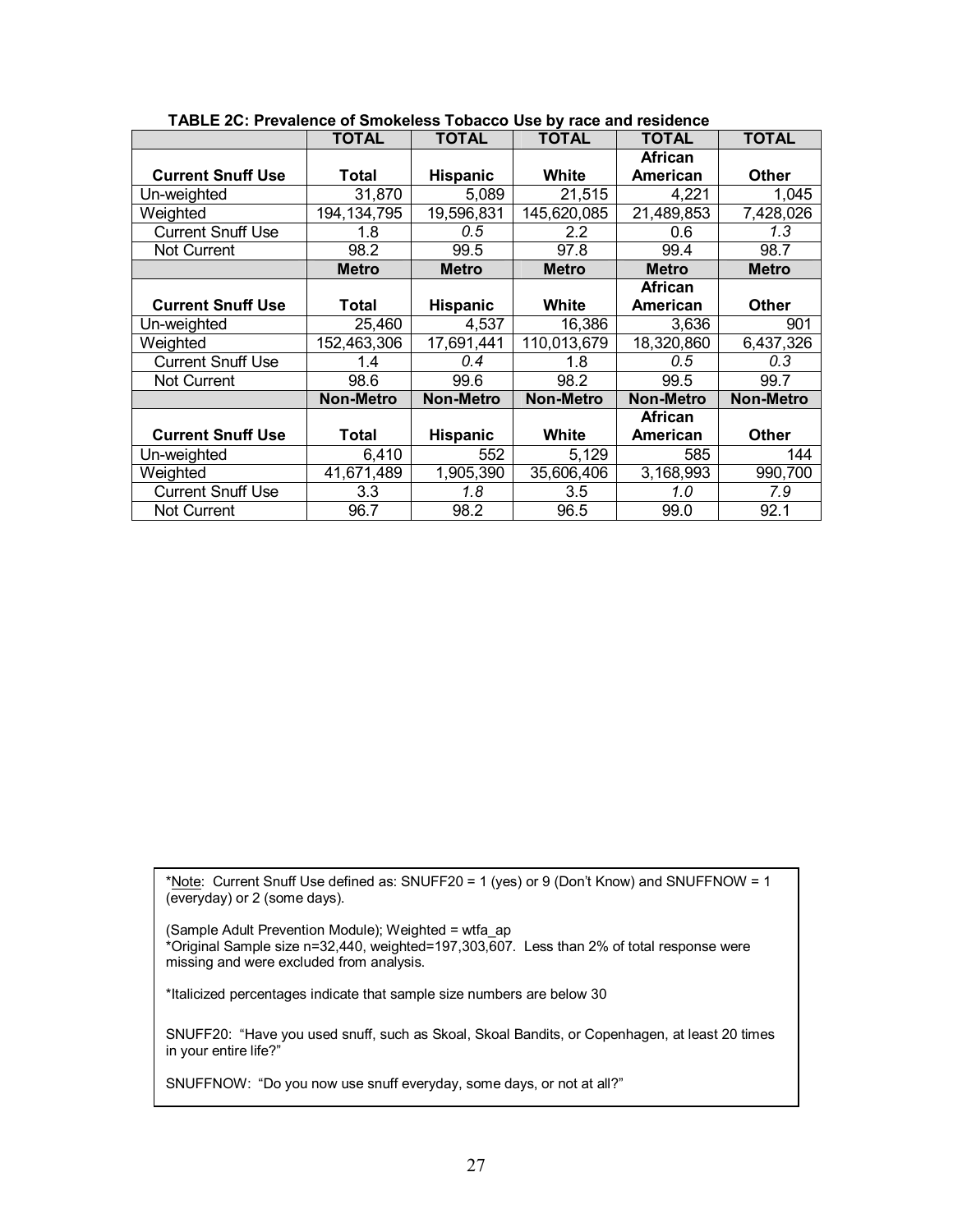|                         | <b>TOTAL</b>     | <b>TOTAL</b>     | <b>TOTAL</b>     | <b>TOTAL</b>     | <b>TOTAL</b>     |
|-------------------------|------------------|------------------|------------------|------------------|------------------|
|                         |                  |                  |                  | African          |                  |
| <b>Current Chew Use</b> | <b>Total</b>     | <b>Hispanic</b>  | <b>White</b>     | American         | <b>Other</b>     |
| Un-weighted             | 31,871           | 5,089            | 21,515           | 4,222            | 1,045            |
| Weighted                | 194, 141, 144    | 19,596,831       | 145,620,085      | 21,496,202       | 7,428,026        |
| <b>Current Chew Use</b> | 1.3              | 0.2              | 1.5              | $0.5^{\circ}$    | 1.2              |
| <b>Not Current</b>      | 98.7             | 99.8             | 98.5             | 99.5             | 98.8             |
|                         | <b>Metro</b>     | <b>Metro</b>     | <b>Metro</b>     | <b>Metro</b>     | <b>Metro</b>     |
|                         |                  |                  |                  | <b>African</b>   |                  |
| <b>Current Chew Use</b> | Total            | <b>Hispanic</b>  | White            | American         | Other            |
| Un-weighted             | 25,461           | 4,537            | 16,386           | 3,637            | 901              |
| Weighted                | 152469,655       | 17,691,441       | 110,013,679      | 18,327,209       | 6,437,326        |
| <b>Current Chew Use</b> | 0.8              | 0.1              | 1.1              | 0.4              | 0.4              |
| Not Current             | 99.2             | 99.9             | 98.9             | 99.6             | 96.8             |
|                         | <b>Non-Metro</b> | <b>Non-Metro</b> | <b>Non-Metro</b> | <b>Non-Metro</b> | <b>Non-Metro</b> |
|                         |                  |                  |                  | <b>African</b>   |                  |
| <b>Current Chew Use</b> | <b>Total</b>     | <b>Hispanic</b>  | <b>White</b>     | <b>American</b>  | <b>Other</b>     |
| Un-weighted             | 6,410            | 552              | 5,129            | 585              | 144              |
| Weighted                | 41,671,489       | 1,905,390        | 35,606,406       | 3,168,993        | 990,700          |
| <b>Current Chew Use</b> | 2.8              | 0.6              | 2.9              | 1.2              | 6.4              |
| <b>Not Current</b>      | 97.2             | 99.4             | 97.1             | 98.8             | 93.6             |

#### **TABLE 2D: Prevalence of Smokeless Tobacco Use by race and residence**

\*Note: Current Chew Use defined as: CHEW20 = 1 (yes) or 9 (Don't Know) and CHEWNOW = 1 (everyday) or 2 (some days).

(Sample Adult Prevention Module); Weighted = wtfa\_ap

\*Original Sample size n=32,440, weighted=197,303,607. Less than 2% of total response were missing and were excluded from analysis.

\*Italicized percentages indicate that sample size numbers are below 30

CHEW20: "Have you used chewing tobacco, such as Redman, Levi Garrett, or Beechnut at least 20 times in your entire life?"

CHEWNOW: "Do you now use chewing tobacco everyday, some days, or not at all?"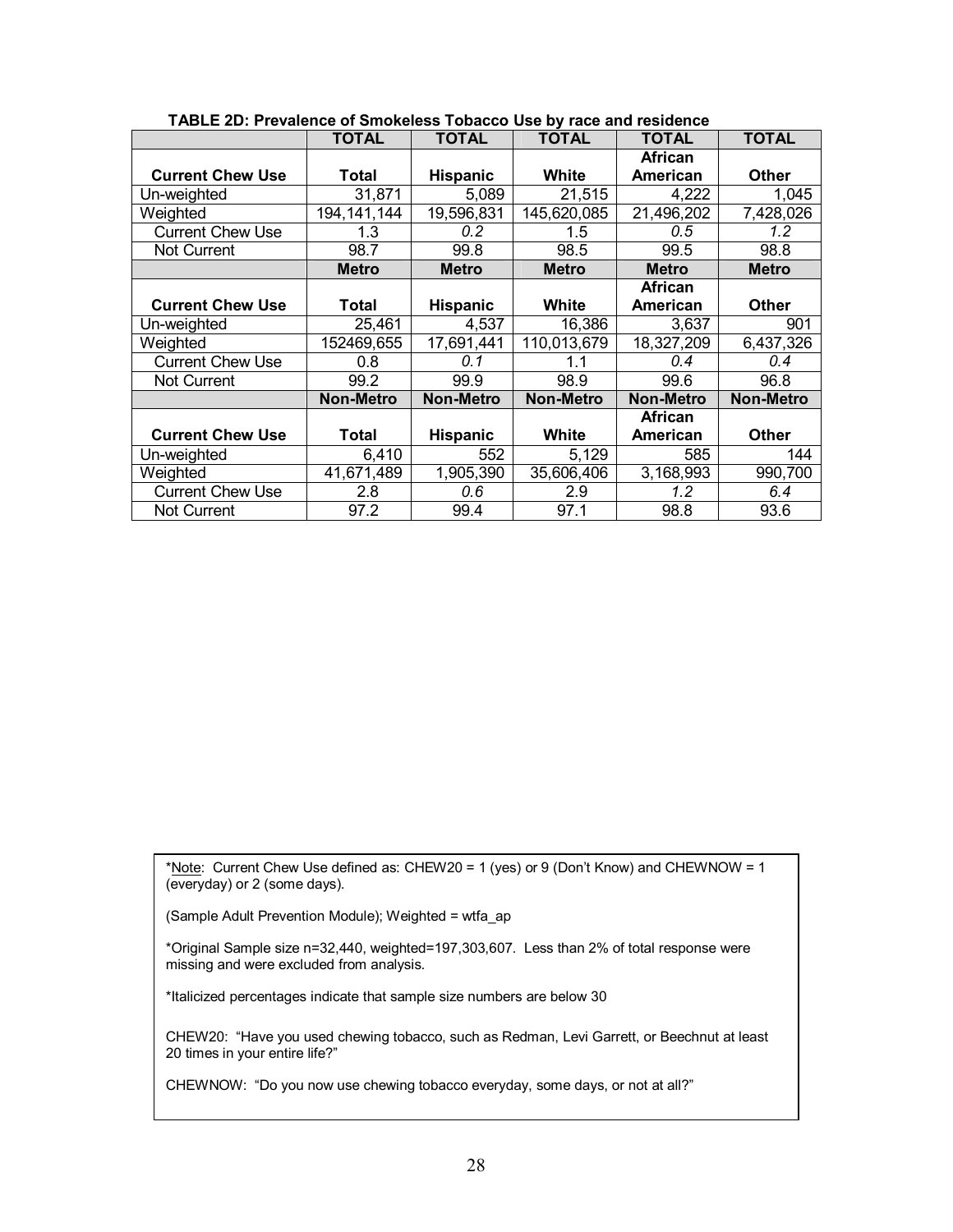|                         | <b>TOTAL</b>     | <b>TOTAL</b>     | <b>TOTAL</b>     | <b>TOTAL</b>     | <b>TOTAL</b>     |
|-------------------------|------------------|------------------|------------------|------------------|------------------|
| <b>Seat Belt (Front</b> |                  |                  |                  | <b>African</b>   |                  |
| Seat)                   | <b>Total</b>     | Hispanic         | White            | <b>American</b>  | <b>Other</b>     |
| Un-weighted             | 31,496           | 4,938            | 21,402           | 4,124            | 1,032            |
| Weighted                | 192,606,833      | 19,135,878       | 145,052,820      | 21,089,979       | 7,328,156        |
| All or Most of the      |                  |                  |                  |                  |                  |
| Time                    | 82.1             | 86.7             | 81.8             | 77.7             | 88.6             |
| Some of the Time        | 10.4             | $\overline{9.1}$ | 10.0             | 15.4             | $\overline{7.6}$ |
| Once in a While         | 3.9              | $\overline{2.1}$ | 4.3              | 3.6              | 2.2              |
| <b>Never</b>            | 3.6              | 2.1              | 3.9              | 3.3              | 1.6              |
|                         | <b>Metro</b>     | <b>Metro</b>     | <b>Metro</b>     | <b>Metro</b>     | <b>Metro</b>     |
| <b>Seat Belt (Front</b> |                  |                  |                  | <b>African</b>   |                  |
| Seat)                   | <b>Total</b>     | Hispanic         | White            | American         | <b>Other</b>     |
| Un-weighted             | 25,117           | 4,391            | 16,293           | 3,545            | 888              |
| Weighted                | 151, 101, 219    | 17,259,237       | 109,543,385      | 17,961,141       | 6,337,456        |
| All or Most of the      |                  |                  |                  |                  |                  |
| Time                    | 83.7             | 87.3             | 83.6             | 78.4             | 91.6             |
| Some of the Time        | 9.6              | $\overline{8.7}$ | 9.1              | 15.0             | $\overline{5.7}$ |
| Once in a While         | $\overline{3.4}$ | $\overline{1.9}$ | $\overline{3.8}$ | 3.4              | $\overline{1.2}$ |
| Never                   | $\overline{3.3}$ | 2.1              | 3.5              | $\overline{3.2}$ | 1.5              |
|                         | <b>Non-Metro</b> | <b>Non-Metro</b> | <b>Non-Metro</b> | <b>Non-Metro</b> | <b>Non-Metro</b> |
| <b>Seat Belt (Front</b> |                  |                  |                  | <b>African</b>   |                  |
| Seat)                   | <b>Total</b>     | Hispanic         | <b>White</b>     | American         | <b>Other</b>     |
| Un-weighted             | 6,379            | 547              | 5,109            | 579              | 144              |
| Weighted                | 41,505,614       | 1,876,641        | 35,509,435       | 3,128,838        | 990,700          |
| All or Most of the      |                  |                  |                  |                  |                  |
| Time                    | 76.3             | 81.6             | 76.4             | 74.0             | 69.4             |
| Some of the Time        | 13.4             | 12.9             | 12.9             | 17.6             | 20.2             |
| Once in a While         | 5.5              | $\overline{3.4}$ | $5.\overline{6}$ | 4.7              | 8.0              |
| <b>Never</b>            | 4.8              | $\overline{2.1}$ | 5.1              | $\overline{3.7}$ | $\overline{2.4}$ |

#### **TABLE 3A: Prevalence of Front Seat Belt Use by race and residence**

\*Note: Variable SBELTF (Sample Adult Prevention Module); Weight = wtfa\_ap

\*Original Sample size n=32,440, weighted=197,303,607. Less than 3% of total response were "don't ride in front seat, or don't ride in a car, or refused" and were excluded from analysis.

\*Italicized percentages indicate that sample size numbers are below 30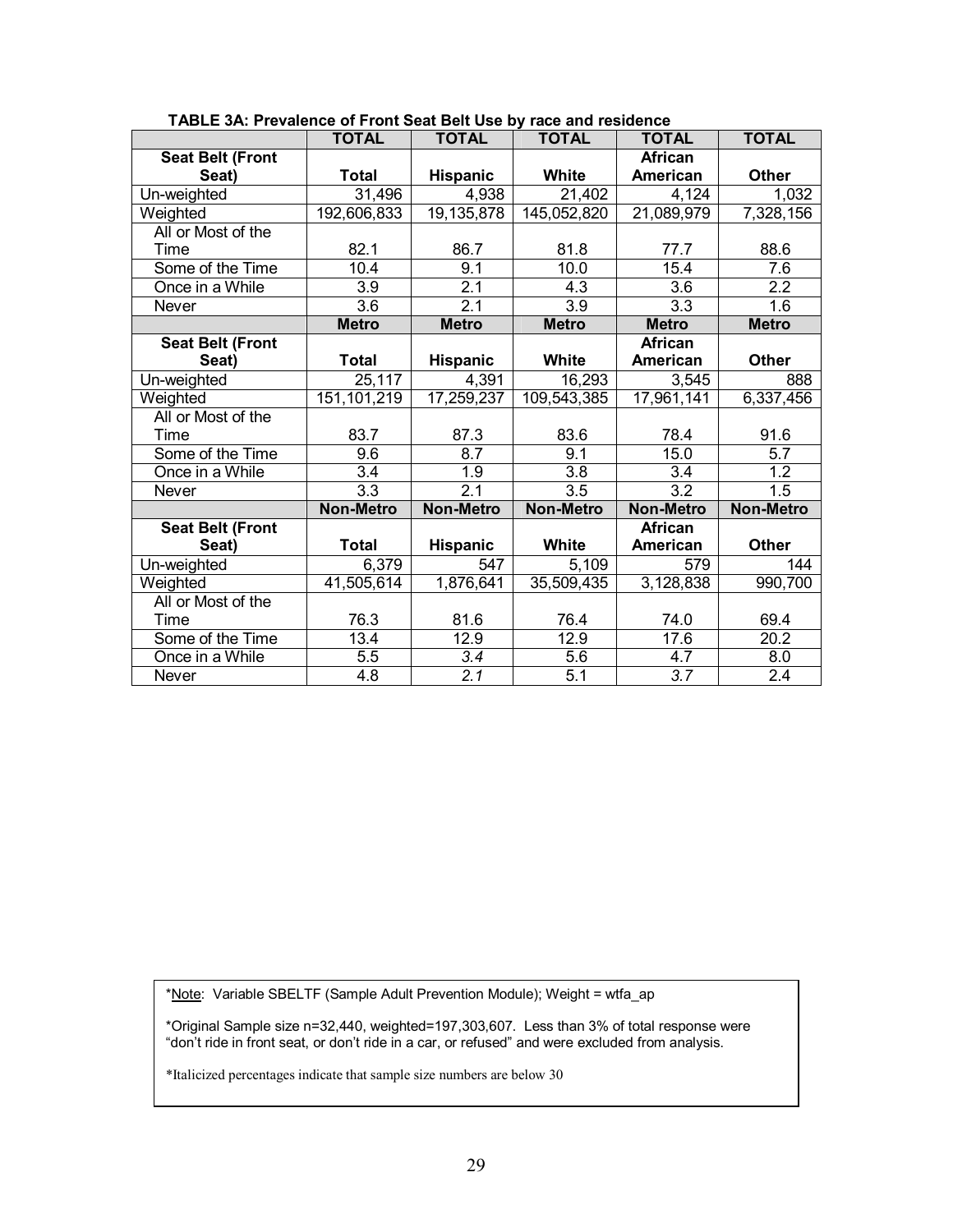|                              | <b>TOTAL</b>     | <b>TOTAL</b>            | <b>TOTAL</b>     | <b>TOTAL</b>     | <b>TOTAL</b>     |
|------------------------------|------------------|-------------------------|------------------|------------------|------------------|
|                              |                  |                         |                  | <b>African</b>   |                  |
| <b>Seat Belt (Back Seat)</b> | <b>Total</b>     | Hispanic                | White            | <b>American</b>  | <b>Other</b>     |
| Un-weighted                  | 26,229           | 4,379                   | 17,441           | 3,491            | 918              |
| Weighted                     | 160,013,652      | 16,866,719              | 118,748,289      | 17,915,900       | 6,482,744        |
| All or Most of the           |                  |                         |                  |                  |                  |
| Time                         | 58.2             | 62.6                    | 58.7             | 50.1             | 58.9             |
| Some of the Time             | 15.1             | 14.2                    | 14.9             | 17.2             | 16.7             |
| Once in a While              | 6.5              | 4.7                     | 6.6              | 7.5              | 6.6              |
| <b>Never</b>                 | 20.2             | 18.5                    | 19.8             | 25.2             | 17.9             |
|                              | <b>Metro</b>     | <b>Metro</b>            | <b>Metro</b>     | <b>Metro</b>     | <b>Metro</b>     |
|                              |                  |                         |                  | <b>African</b>   |                  |
| Seat Belt (Back Seat)        | <b>Total</b>     | <b>Hispanic</b>         | White            | American         | <b>Other</b>     |
| Un-weighted                  | 21,052           | 3,899                   | 13,373           | 2,987            | 793              |
| Weighted                     | 126, 262, 747    | 15,225,255              | 90,229,273       | 15, 181, 315     | 5,626,904        |
| All or Most of the           |                  |                         |                  |                  |                  |
| Time                         | 59.5             | 62.6                    | 60.2             | 51.0             | 61.6             |
| Some of the Time             | 14.8             | 14.2                    | 14.5             | 16.3             | 16.1             |
| Once in a While              | 6.3              | 4.6                     | 6.5              | 7.5              | 5.3              |
| Never                        | 19.4             | 18.6                    | 18.8             | 25.3             | 17.0             |
|                              | <b>Non-Metro</b> | <b>Non-Metro</b>        | <b>Non-Metro</b> | <b>Non-Metro</b> | <b>Non-Metro</b> |
|                              |                  |                         |                  | <b>African</b>   |                  |
| Seat Belt (Back Seat)        | <b>Total</b>     | Hispanic                | White            | American         | <b>Other</b>     |
| Un-weighted                  | 5,177            | 480                     | 4,068            | 504              | 125              |
| Weighted                     | 33,750,905       | $\overline{1,641}$ ,464 | 28,519,016       | 2,734,585        | 855,840          |
| All or Most of the           |                  |                         |                  |                  |                  |
| Time                         | 53.3             | 62.3                    | 53.9             | 45.4             | 41.0             |
| Some of the Time             | 16.5             | 13.8                    | 16.0             | 22.3             | 20.3             |
| Once in a While              | 7.2              | 5.7                     | 7.0              | 7.4              | 15.1             |
| <b>Never</b>                 | 23.0             | 18.2                    | 23.1             | 24.9             | 23.6             |

#### **TABLE 3B: Prevalence of Back Seat Belt Use by race and residence**

\*Note: Variable SBELTB (Sample Adult Prevention Module); Weight = wtfa\_ap

\*Original Sample size n=32,440, weighted=197,303,607. Approximately ~19% responded "don't ride in back seat, or donít ride in a car, or refusedî and were excluded from analysis.

\*Italicized percentages indicate that sample size numbers are below 30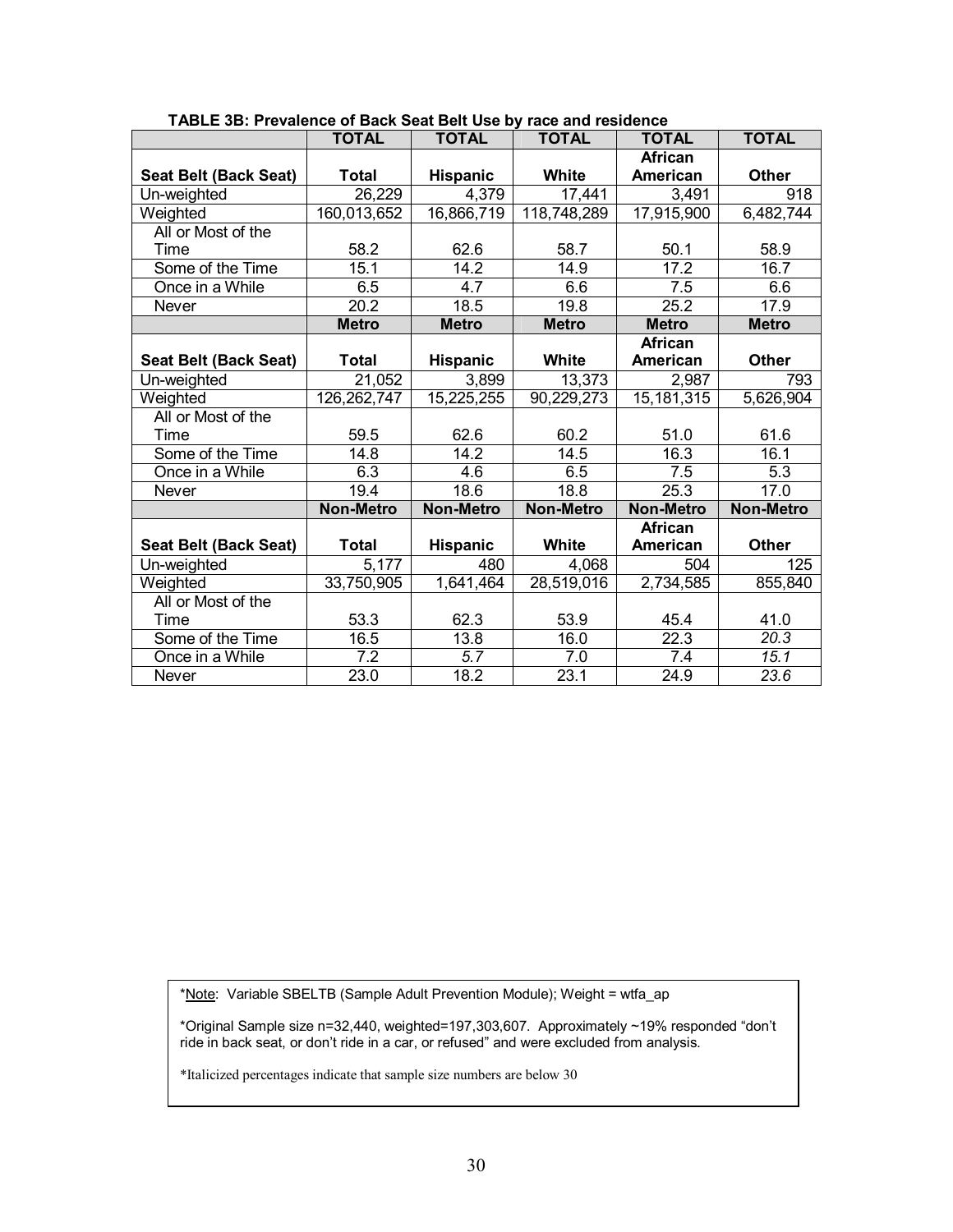|                           | <b>TOTAL</b>      | <b>TOTAL</b>     | <b>TOTAL</b>      | <b>TOTAL</b>      | <b>TOTAL</b>     |
|---------------------------|-------------------|------------------|-------------------|-------------------|------------------|
|                           |                   |                  |                   | <b>African</b>    |                  |
| <b>Drinking Habits</b>    | <b>Total</b>      | Hispanic         | White             | American          | <b>Other</b>     |
| Un-weighted               | 31,871            | 5,097            | 21,516            | 4,202             | 1,056            |
| Weighted                  | 194,205,497       | 19,712,657       | 145,572,923       | 21,409,417        | 7,510,500        |
| Lifetime Abstainer        | 21.8              | 33.0             | 17.8              | $\overline{32.5}$ | 40.2             |
| Year Abstainer            | 16.0              | 12.4             | 16.2              | 18.4              | 13.7             |
| <b>Current Drinker</b>    |                   |                  |                   |                   |                  |
| (not heavy)               | 53.5              | 43.5             | 57.2              | 42.6              | 41.0             |
| <b>Current Drinker</b>    |                   |                  |                   |                   |                  |
| (heavy)                   | 8.7               | 11.1             | 8.8               | 6.5               | 5.1              |
|                           | <b>Metro</b>      | <b>Metro</b>     | <b>Metro</b>      | <b>Metro</b>      | <b>Metro</b>     |
|                           |                   |                  |                   | <b>African</b>    |                  |
| <b>Drinking Habits</b>    | <b>Total</b>      | <b>Hispanic</b>  | White             | American          | <b>Other</b>     |
| Un-weighted               | 25,475            | 4,541            | 16,399            | 3,623             | 912              |
| Weighted                  | 152,608,785       | 17,745,944       | 110,083,789       | 18,259,252        | 6,519,800        |
| Lifetime Abstainer        | 20.3              | 33.3             | 15.2              | $\overline{31.0}$ | 41.7             |
| Year Abstainer            | 14.8              | 11.8             | 14.9              | 17.9              | 13.0             |
| <b>Current Drinker</b>    |                   |                  |                   |                   |                  |
| (not heavy)               | 56.2              | 44.1             | 60.9              | 44.6              | 41.5             |
| <b>Current Drinker</b>    |                   |                  |                   |                   |                  |
| (heavy)                   | 8.7               | 10.8             | 9.0               | 6.5               | 3.8              |
|                           | <b>Non-Metro</b>  | <b>Non-Metro</b> | <b>Non-Metro</b>  | <b>Non-Metro</b>  | <b>Non-Metro</b> |
|                           |                   |                  |                   | <b>African</b>    |                  |
| <b>Drinking Habits</b>    | <b>Total</b>      | <b>Hispanic</b>  | White             | American          | <b>Other</b>     |
| Un-weighted               | 6,396             | 556              | 5,117             | 579               | 144              |
| Weighted                  | 41,596,712        | 1,966,713        | 35,489,134        | 3,150,165         | 990,700          |
| <b>Lifetime Abstainer</b> | $\overline{27}.2$ | 30.9             | 25.7              | 41.5              | 29.9             |
| Year Abstainer            | 20.0              | 17.0             | $\overline{20.2}$ | 20.7              | 18.4             |
| <b>Current Drinker</b>    |                   |                  |                   |                   |                  |
| (not heavy)               | 44.0              | 37.9             | 45.6              | 31.4              | 38.2             |
| <b>Current Drinker</b>    |                   |                  |                   |                   |                  |
| (heavy)                   | 8.8               | 14.2             | 8.5               | 6.4               | 13.5             |

#### **TABLE 4A; Prevalence of Alcohol Behaviors by race and residence**

\*Note: Original Variables include: ALCSTAT and ALC5UPYR.

(Sample Adult Questionnaire); Weight = wtfa\_sa

\*Original Sample size n=32,440, weighted=197,303,607. Less than 2% were missing and were excluded from the analysis.

\*Italicized percentages indicate that sample size numbers are below 30.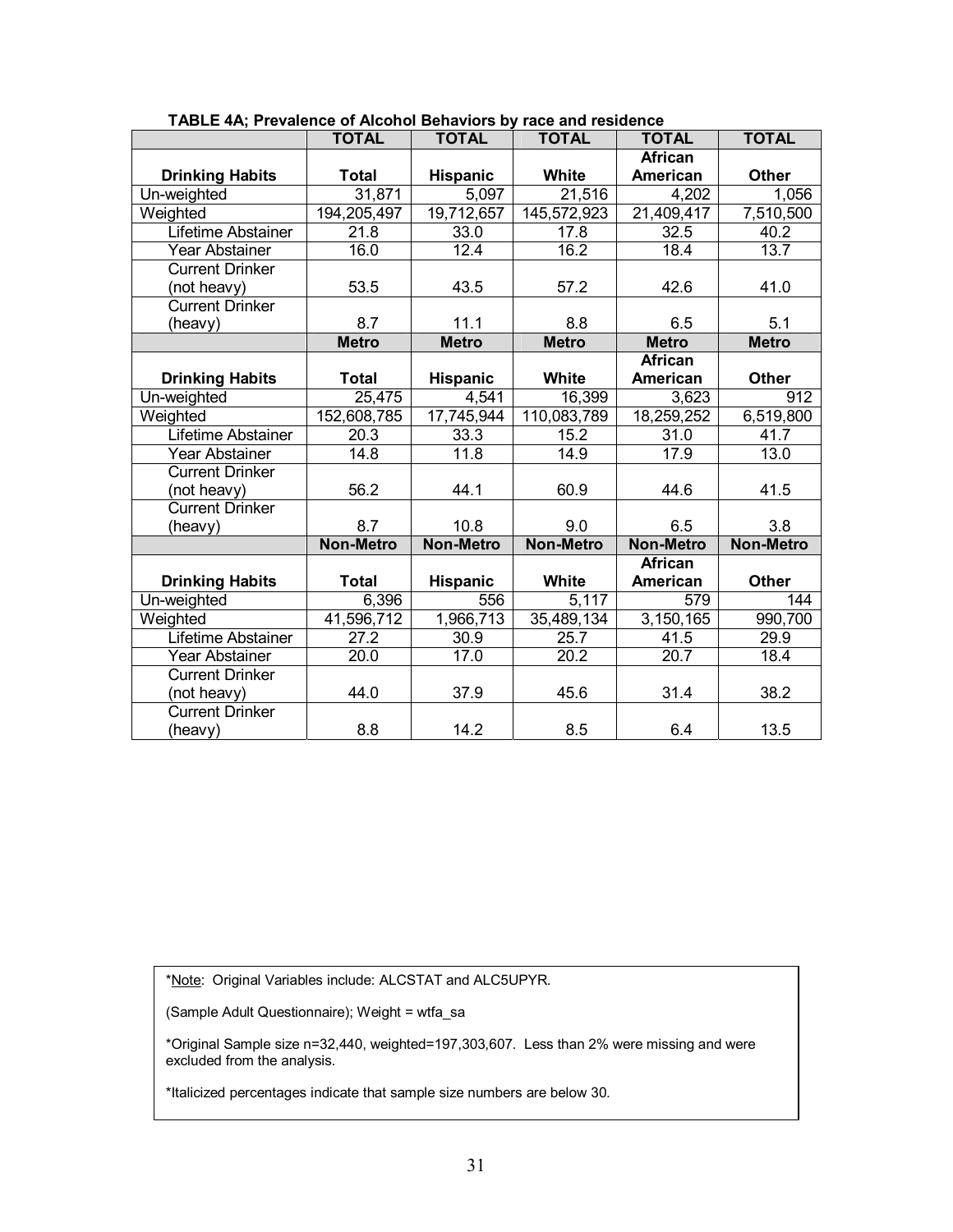## **TABLE 5A: Description of the "Other" race**

|                            |              |           | <b>Metro</b>     | <b>Non-Metro</b> |              | Non-             |
|----------------------------|--------------|-----------|------------------|------------------|--------------|------------------|
|                            | <b>Metro</b> | Non-Metro | Un-              | Un-              | <b>Metro</b> | <b>Metro</b>     |
| <b>Race/Ethnicity</b>      | Weighted     | Weighted  | weighted         | weighted         | wtd $%$      | wtd $%$          |
| Indian (American) "other"  | 561,661      | 562,126   | 95               | 80               | 8.5          | 56.8             |
| Chinese "other"            | 1,074,366    | 27,903    | 153              |                  | 16.2         | 2.8              |
| Filipino "other"           | 1,051,406    | 39,467    | 144              |                  | 15.9         | 4.0              |
| Asian Indian "other"       | 970,788      | 36,613    | 120              | 4                | 14.7         | $\overline{3.7}$ |
| Asian/Pacific Isl. "other" | 2,548,240    | 281,592   | 361              | 40               | 38.5         | 28.4             |
| Other Race "other"         | 146,144      | 16,164    | 23               | 2                | 2.2          | 1.6              |
| Multiple Race "other"      | 123,408      | 8,467     | 15 <sub>15</sub> |                  | 1.8          | 0.9              |
| Refused to Answer "other"  | 94,661       | 13,279    | 16               | $\overline{2}$   | 1.4          | 1.3              |
| Not Ascertained "other"    | 0            | 0         | $\Omega$         | 0                | 0            | 0                |
| Don't Know "other"         | 52,888       | 5,089     | 5                |                  | 0.8          | 0.5              |

\*Note: Total figures are representative of those interviewed for the Sample Adult and Sample Adult Prevention Module Questionnaires solely.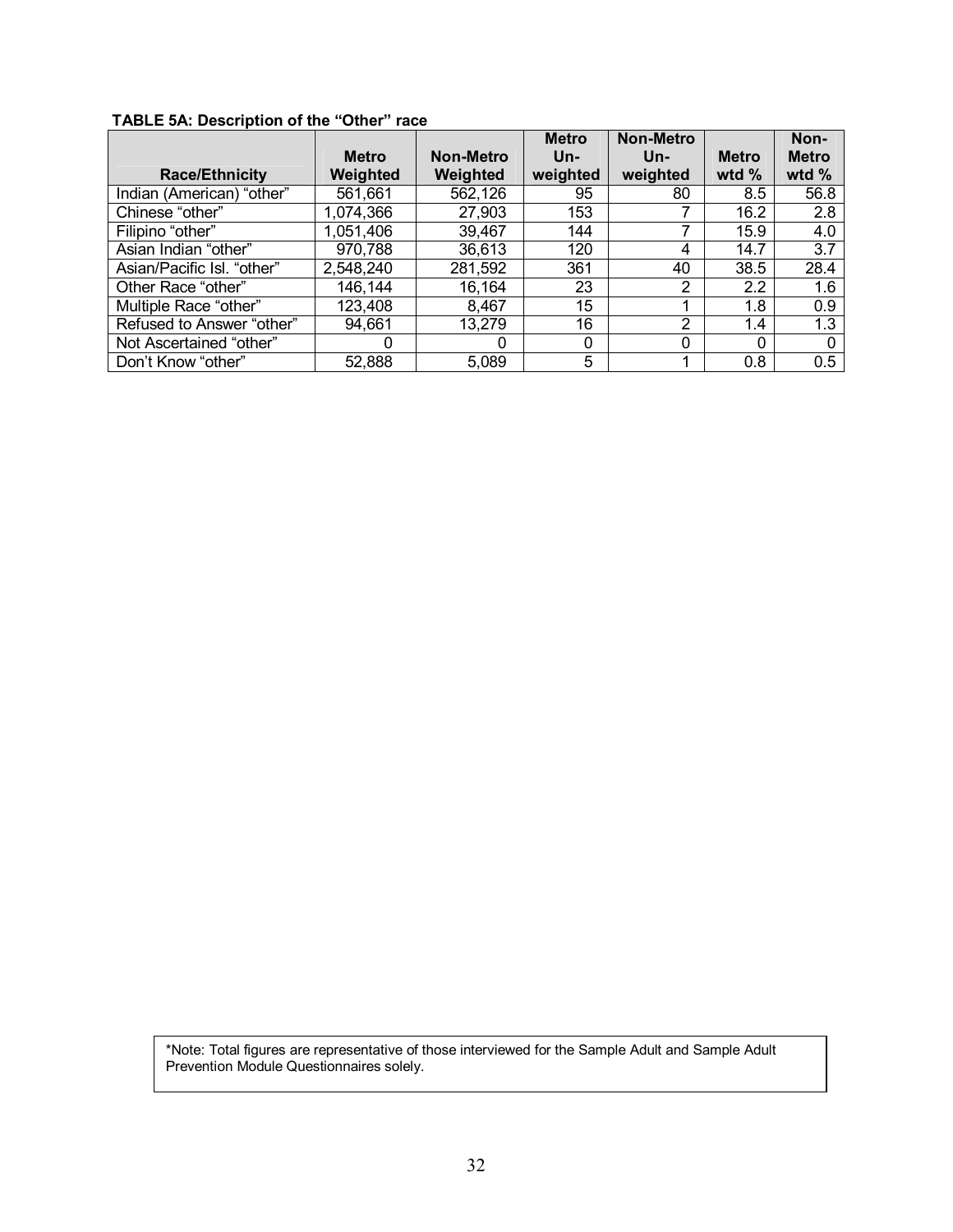## **APPENDIX B**

## **References**

- Adams WL. (1993). Alcohol-related hospitalizations of elderly people: prevalence and geographic variation in the United States. *Journal of the American Medical Association,* 270(10):1222-1225.
- Anderson P, Cremona A, Paton A, Turner C, Wallace P. (1993). The risk of alcohol. *Addiction,*  88(11):1493-1508.
- Beauvais F. (1998). American Indians and alcohol. *Alcohol Health and Research World,* 22(4):253-259.
- Booth BM, Ross RL, Rost K. (1999). Rural and urban problem drinkers in six southern states. *Substance Use and Misuse,* 34(4 & 5):471-493.
- Borgialli DA, Hill EM, Maio RF, Compton CP, Gregor MA. (2000). Effects of alcohol on the geographic variation of driver fatalities in motor vehicle crashes. *Academic Emergency Medicine,* 7(1):7-13.
- Caetano R, Clark C, Tam T. (1998). Alcohol consumption among racial/ethnic minorities. *Alcohol Health and Research World,* 22(4):233-238.
- Centers for Disease Control and Prevention. (1996). Cigarette smoking among adults United States, 1994. *MMWR,* 45(27), 588-590.
- Centers for Disease Control and Prevention. (2001). National vital statistics report. 49(11):35-37. Retrieved 23 Jan. 2002, from http://www.cdc.gov/nchs/fastats/pdf/nvsr49\_11tb1.pdf.
- Centers for Disease Control and Prevention. The National Center for Chronic Disease Prevention and Health Promotion. (2000). Current smokeless tobacco use among men aged 18 years and older  $-$  United States, 1992-1993. Retrieved June 9, 2002, from http://www.cdc.gov/tobacco/research\_data/spit/sltmen.htm.
- Cheadle A, Pearson D, Wagner E, Psaty BM, Diehr P, Koepsell T. (1995). A community-based approach to preventing alcohol use among adolescents on an American Indian reservation. *Public Health Rep*. 110(4):439-47.
- Dawson DA. (2000). Alcohol consumption, alcohol dependence, and all-cause mortality. *Alcohol Clinical Experience Research,* 24(1):72-81.
- Fleming MF, Mundt MP, French MT, Manwell LB, Stauffacher EA, Barry KL. (2002). Brief physician advice for problem drinkers: long-term efficacy and benefit-cost analysis. *Alcohol Clin Exp Res*, 26(1):36-43.
- Gamm L, Hutchison L, Dabney B, Dorsey A, eds. (2003). Rural Healthy People 2010: A Comparison Document to Healthy People 2010, Volume I. College Station, Texas: The Texas A&M University System Health Science Center, School of Rural Public Health, Southwest Rural Health Research Center.
- Harwood HJ, Fountain D, Livermore G. (1998). Economic costs of alcohol and drug abuse in the United States 1992. National Institute on Drug Abuse, Bethesda, MD. NIH publication 98-4327.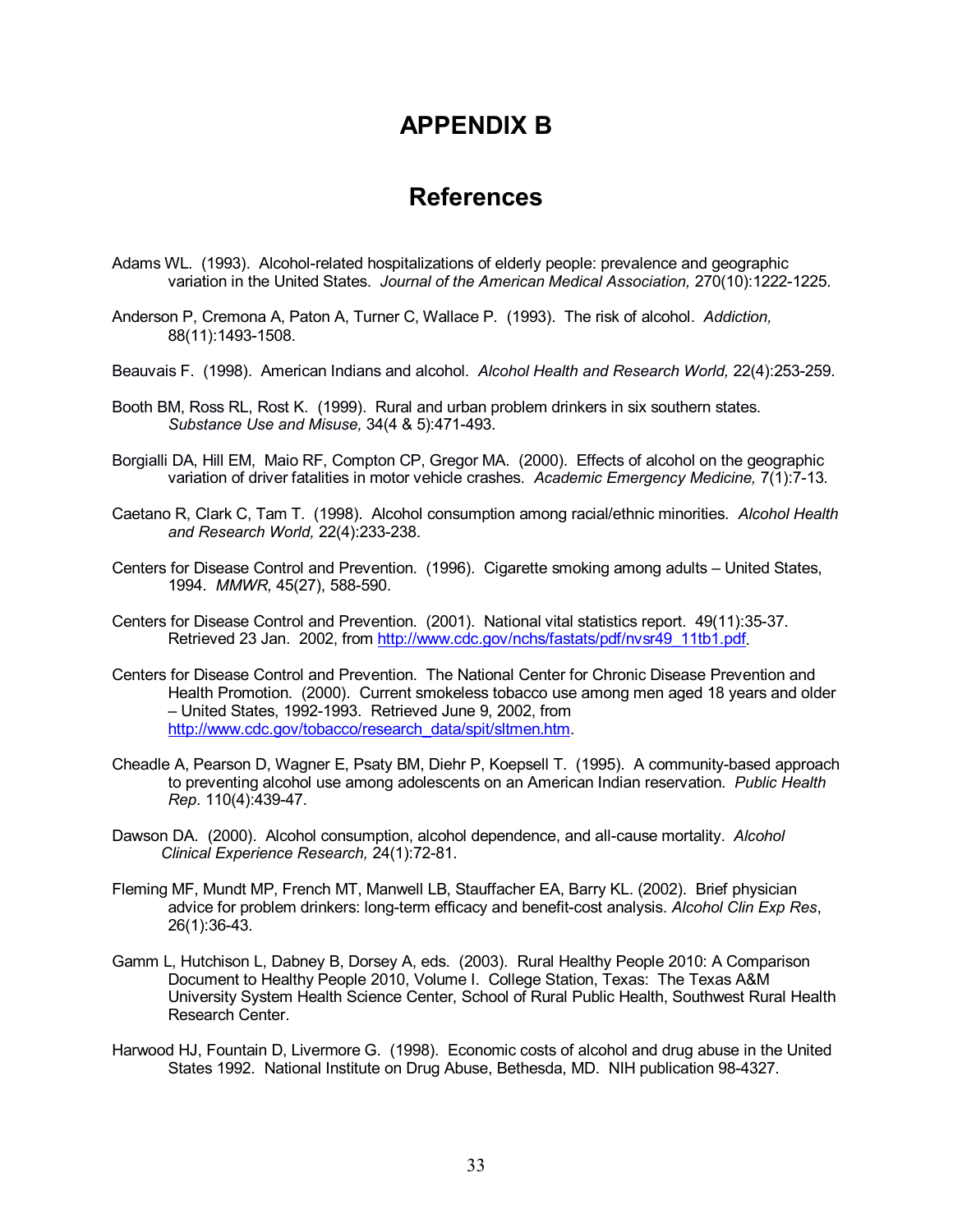- Holder HD, Miller TR, Carina RT. (1995). Cost savings of substance abuse prevention in managed care. Substance Abuse and Mental Health Services Administration, Center for Substance Abuse Prevention (CSAP), Rockville, MD.
- Jones-Webb R. (1998). Drinking patterns and problems among African Americans: recent findings. *Alcohol Health and Research World,* 22(4):260-264.
- Centers for Disease Control and Prevention. National Center for Health Statistics, NCHS, National Vital Statistics Reports. (2001). Leading causes of death, 1999. National Center for Health Statistics. *National Vital Statistics Reports,* 49(11):1-88. Retrieved March 22, 2002, from http://www.cdc.gov/nchs/data/nvsr/nvsr49/nvsr49\_11.pdf.
- Makimoto K. (1998). Drinking patterns and drinking problems among Asian Americans and Pacific Islanders. *Alcohol Health and Research World,* 22(4):270-275.
- Manwell LB, Fleming MF, Mundt MP, Stauffacher EA, Barry KL. (2000). Treatment of problem alcohol use in women of childbearing age: results of a brief intervention trial. *Alcohol Clin Exp Res*, (10):1517-24
- National Highway Traffic Safety Administration. (2001). Motor Vehicle Traffic Crash Fatality and Injury Estimates for 2000. Retrieved March 22, 2002, from www.nhtsa.dot.gov.
- Centers for Disease Control and Prevention. (2001). National vital statistics report. 49(11):35-37. Retrieved 23 Jan. 2002, from http://www.cdc.gov/nchs/fastats/pdf/nvsr49\_11tb1.pdf.
- Centers for Disease Control and Prevention. (1994). Preventing tobacco use among young people: a report of the Surgeon General. Atlanta, Georgia: US Department of Health and Human Services, Public Health Service, CDC, National Center for Chronic Disease Prevention and Health Promotion, Office on Smoking and Health.
- Randolph WM, Stroup-Benham C, Black SA, Markides KS. (1998). Alcohol use among cubanamericans, mexican-americans, and puerto ricans. *Alcohol Health and Research World,*  22(4):265-269.
- National Highway and Traffic Safety Administration. (2001). Seat Belts and Hispanics 2000 Report. DOT HS 809 045. Retrieved March 22, 2002, from http://www.nhtsa.dot.gov/people/injury/airbags/buckleplan/seatbeltshispanic/index.htm
- Segal B. (1998). Drinking and drinking-related problems among Alaska natives. *Alcohol Health and Research World,* 22(4):276-280.
- Centers for Disease Control and Prevention. (1997). Smoking-attributable mortality and years of potential life lost—United States, 1984. MMWR, 46(20):444-51.
- Spoth RL, Guyll M, Day SX. (2002). Universal family-focused interventions in alcohol-use disorder prevention: cost-effectiveness and cost-benefit analyses of two interventions. *J Stud Alcohol*, Mar;63(2):219-28.
- National Institute on Alcohol Abuse and Alcoholism. (1999). Tenth special report to the U.S. congress on alcohol and health from the secretary of health and human services, June 1999. US Department of Health and Human Services, Public Health Service, National Institutes of Health, NIAAA, Rockville, MD. NIH publication 97-4017.
- National Highway Traffic Safety Administration. (1999). The 1998 NATIONAL OCCUPANT PROTECTION USE SURVEY. Belt and Helmet Use for Vehicle and Person Type by Region;